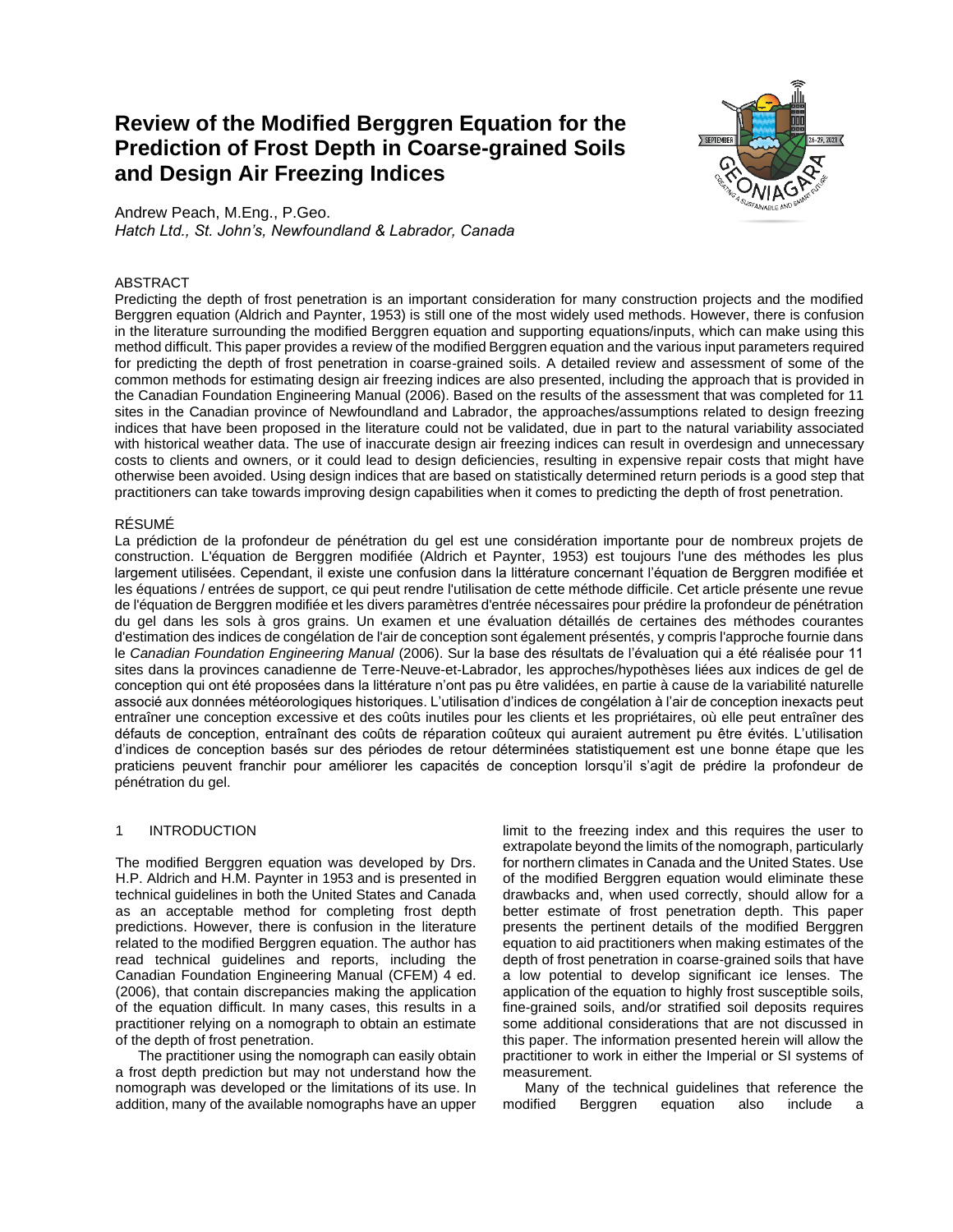recommendation that a design freezing index should be used to estimate the depth of frost penetration. For design indices, common practice is to use the highest air freezing index within a particular period, e.g., the highest air freezing index within the last 10 years, or the average of the three highest air freezing indices within the last 30 years. In addition, empirical relationships (e.g., Horne, 1987), which is presented in the CFEM (2006), have also been used to estimate a design freezing index.

In this paper, the results of an assessment that was completed to evaluate the different approaches for determining the design freezing indices mentioned above are presented. To calculate the various design indices, daily weather (temperature) records were downloaded from the Environment Canada historical weather online database, as well as normals data from the Environment Canada climate normals online database. The data was downloaded for 11 sites within the Canadian province of Newfoundland and Labrador. The general location of each site can be seen in Figure 1.

To conclude the design indices assessment, all available daily weather records for 4 of the 11 sites (St. John's, Gander, Wabush, and Nain) were downloaded from the Environment Canada historical weather database. The air freezing index for each available year within the database was calculated and using statistical analysis, the air freezing indices associated with various return periods were determined. The previously calculated design freezing indices were then evaluated to assess the corresponding return period.



Figure 1: Overview of Newfoundland & Labrador, Canada, showing the general location of the 11 study sites.

# 2 MODIFIED BERGGREN EQUATION

The modified Berggren equation for a homogeneous, nonstratified soil is presented below. The symbol notation used herein is provided in Appendix A.

$$
X = \lambda \sqrt{\frac{2k_f I_s}{L_s}}
$$
 [1]

It is important to note that the surface freezing index (Is) must be expressed in degree-hours for the temperature scale of choice (°F or °C) if the above form of the equation is to be used. If the surface freezing index is expressed in degree-days, then Equation 2 below is the valid form.

$$
X = \lambda \sqrt{\frac{48k_f I_s}{L_s}}
$$
 [2]

In the next section, details will be provided regarding the application of the modified Berggren equation, as well as additional discussion on the relevant parameters.

### 3 APPLICATION OF THE MODIFIED BERGGREN EQUATION

The reports by Aldrich & Paynter (1953) and Aldrich (1956), provide good discussion on each parameter that must be determined for use with the modified Berggren equation. A summary of these parameters is provided in the sections below. More detailed explanations have been provided in Appendix A.

#### 3.1 Thermal Conductivity

In Equations 1 and 2, the thermal conductivity of frozen soil  $(k_f)$  is used. However, part of the work completed by Aldrich & Paynter (1953) looked at using the average thermal conductivity,  $k_{avg} = \frac{k_f + k_u}{2}$  $\frac{1}{2}$ , in their equation, rather than  $(k_f)$ . The results of their research showed that using the average thermal conductivity produced better results; thus, the average thermal conductivity was recommended by Aldrich and Paynter (1953) for use in the modified Berggren equation (see below).

$$
X = \lambda \sqrt{\frac{2k_{avg}I_s}{L_s}}
$$
 [3]

$$
X = \lambda \sqrt{\frac{48k_{avg}I_s}{L_s}}
$$
 [4]

Ideally, laboratory testing would be completed on soil samples from the location of interest to determine the representative thermal conductivity values. In the absence of laboratory test data specific to the site, the work of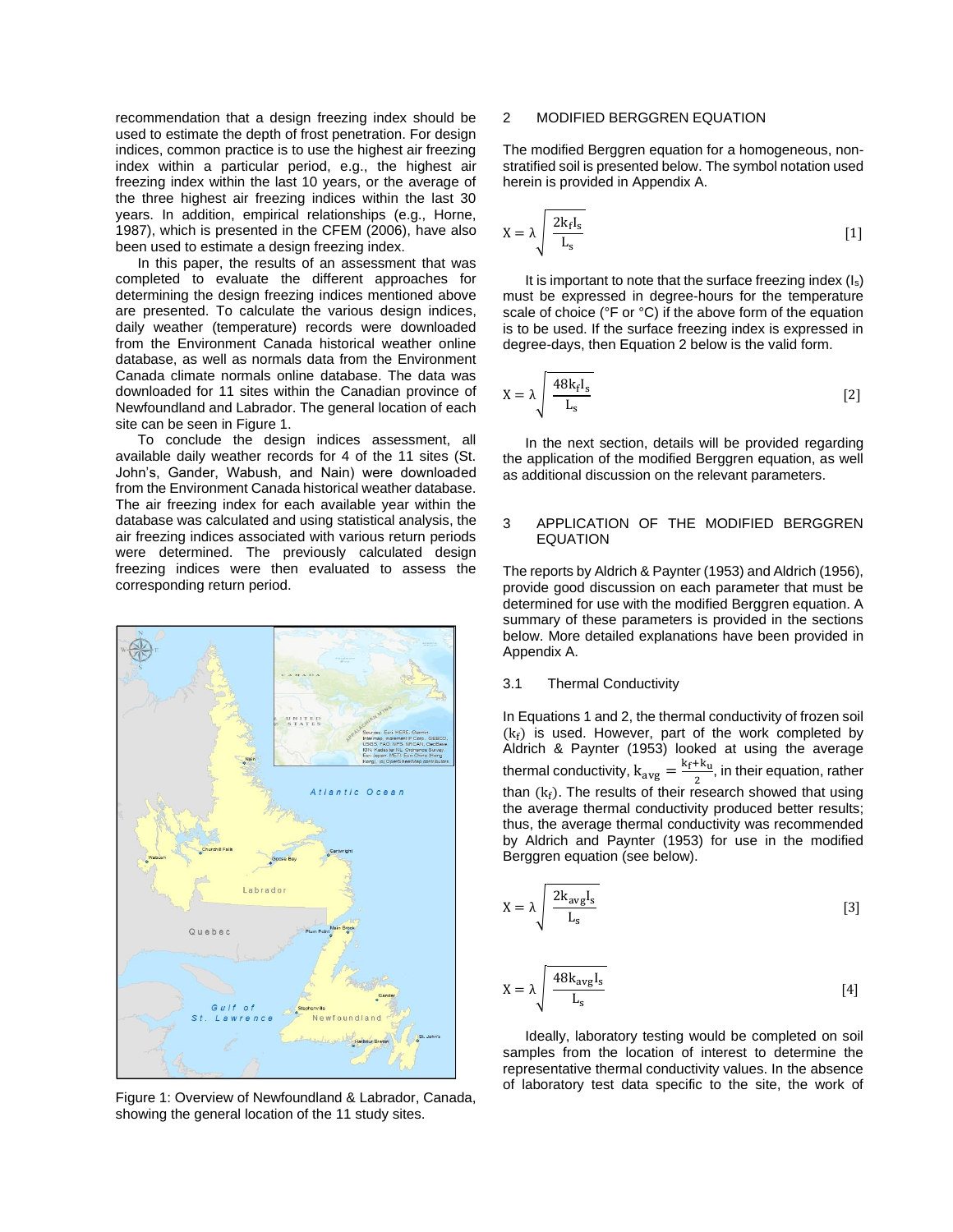Kersten (1949) can be used to provide a preliminary indication of thermal conductivity.

The graphs prepared by Kersten (1949) for unfrozen and frozen soils were developed using the Imperial system of measurement and the thermal conductivity values are in Btu/hr in °F. For use in either Equation 3 or Equation 4, it is preferable to use Btu/hr ft °F. This requires converting inches to feet. Sanger (1963) has presented Kersten's original graphs in units of Btu/hr ft °F and copies of the modified graphs (Chart B-1 & Chart B-2), for coarsegrained soils have been presented in Appendix B.

The graphs prepared by Kersten (1949) have also been presented in the SI system of measurement by Johnston et al. (1981). Copies of those graphs (Chart B-3 & Chart B-4), for coarse-grained soils, have also been included in Appendix B. It should be noted that the units for thermal conductivity on those graphs is W/m K. The magnitude of a kelvin and a degree Celsius is the same, therefore W/m K can be expressed as W/m °C. For use in either Equation 3 or Equation 4 it is preferable to use kJ/hr m °C. This requires converting Watts (W) to kJ/hr using the conservation factor  $1 W = 3.6$  kJ/hr

Kersten (1949) has also provided the empirical equations that were used to develop the graphs. Values of  ${\rm k_u}$  and  ${\rm k_f}$  for sandy soils ( $<$  50% silt and clay) with moisture contents not less than 1% can be found using the following equations:

$$
k_{u} = [0.7 \log w_{\%} + 0.4] 10^{0.01 \rho_{d_u}}
$$
 [5]

$$
k_{f} = 0.076(10)^{0.013\rho_{d_u}} + 0.032(10)^{0.0146\rho_{d_u}} w_{\theta_0}
$$
 [6]

Values of  $k_u$  and  $k_f$  for silt and clay soils ( $\geq 50\%$  silt and clay) with moisture contents not less than 7% can be found using the following equations:

$$
k_{u} = [0.9 \log w_{\%} - 0.2] 10^{0.01 \rho_{du}} \tag{7}
$$

$$
k_f = 0.01(10)^{0.022\rho_{d_u}} + 0.085(10)^{0.008\rho_{d_u}} w_{\%}
$$
 [8]

The units for thermal conductivity in the four equations are Btu/hr in °F; therefore, the answers should be multiplied by 0.0833 to obtain the recommended units of Btu/hr ft °F.

A similar set of equations in SI units is not believed to exist; however, conversion to kJ/hr m °C can be completed using the following conversion factors.

1 Btu/hr ft °F = 1.73073 W/m °C

$$
1 \text{ W/m } ^\circ\text{C} = 3.6 \text{ kJ/hr m } ^\circ\text{C}
$$

In summary, Kersten (1949) reports that the equations for sandy soils were largely based on tests on sands that can be considered fairly clean. For sandy soils with a relatively high silt and clay content (e.g., 40%), conductivity values intermediate to those obtained using the coarsegrained and fine-grained equations might provide a more reasonable estimate. Aldrich (1956) reports that the thermal conductivity of clean, well-graded granular base course materials lies approximately midway between the

values for sandy soils and silt and clay soils given by Kersten (1949).

#### 3.2 Volumetric Latent Heat of Solidification

The latent heat of solidification expresses the change in thermal energy in a unit volume of soil when the soil moisture freezes without a change in temperature, i.e., at a constant temperature. The latent heat depends only on the amount of water in a unit volume of soil. The basic equation for the volumetric latent heat of soil moisture, where heat is being released (exothermic reaction) as water turns to ice, is given below:

$$
L_s = -\Delta H_{solid} \, w \, \rho_{d_u} \tag{9}
$$

The preferred units for this term for use in either Equation 3 or Equation 4 are Btu/ft<sup>3</sup> or  $kJ/m<sup>3</sup>$ .

It should be noted that other authors, e.g., Berggren, 1943; Aldrich & Paynter, 1953; and Aldrich, 1956, have previous defined the latent heat that is released as the latent heat of fusion; however, the latent heat of fusion requires positive enthalpy and the absorption of heat. The phase change that we are concerned with is from a liquid to solid, not vice versa, and the change in enthalpy is negative. The latent heat term  $(L<sub>s</sub>)$  in the denominator of the modified Berggren equation is negative and the thermal conductivity term in the numerator has a negative temperature gradient in accordance with the second law of thermodynamics, resulting in a positive term under the radical. In short, respecting the fundamental theory results in a mathematically correct equation.

#### 3.3 Surface Freezing Index

The surface freezing index (Is) has two components, i.e., the air freezing index or design freezing index (see Section 3.5) and the surface transfer coefficient. The units for the indices are either degree-hours or degree-days for the temperature scale of choice (°F or °C), depending on which form of the modified Berggren equation is preferred by the user; however, the use of degree-days is more convenient. The surface transfer coefficient is dimensionless.

#### 3.3.1 Air Freezing Index

The most accurate way to determine the air freezing index is to plot a cumulative degree-day versus time curve. The period is usually a year, and this allows the number of degree-days to be obtained for the baseline temperature of interest. In this paper, the baseline or reference temperature used was 0 °C (32°F), since the focus is on coarse-grained soils. To calculate a degree-day, the mean daily temperature is subtracted from the baseline temperature. Plotting degree-day accumulations (positive and negative degree-days) versus time (day) for an entire year of interest will produce the required curve. Once the curve is plotted, the total number of degree-days between the highest point in autumn and the lowest point the following spring is the air freezing index for that particular year. Figure 2 below provides an example of a cumulative degree-day versus time curve.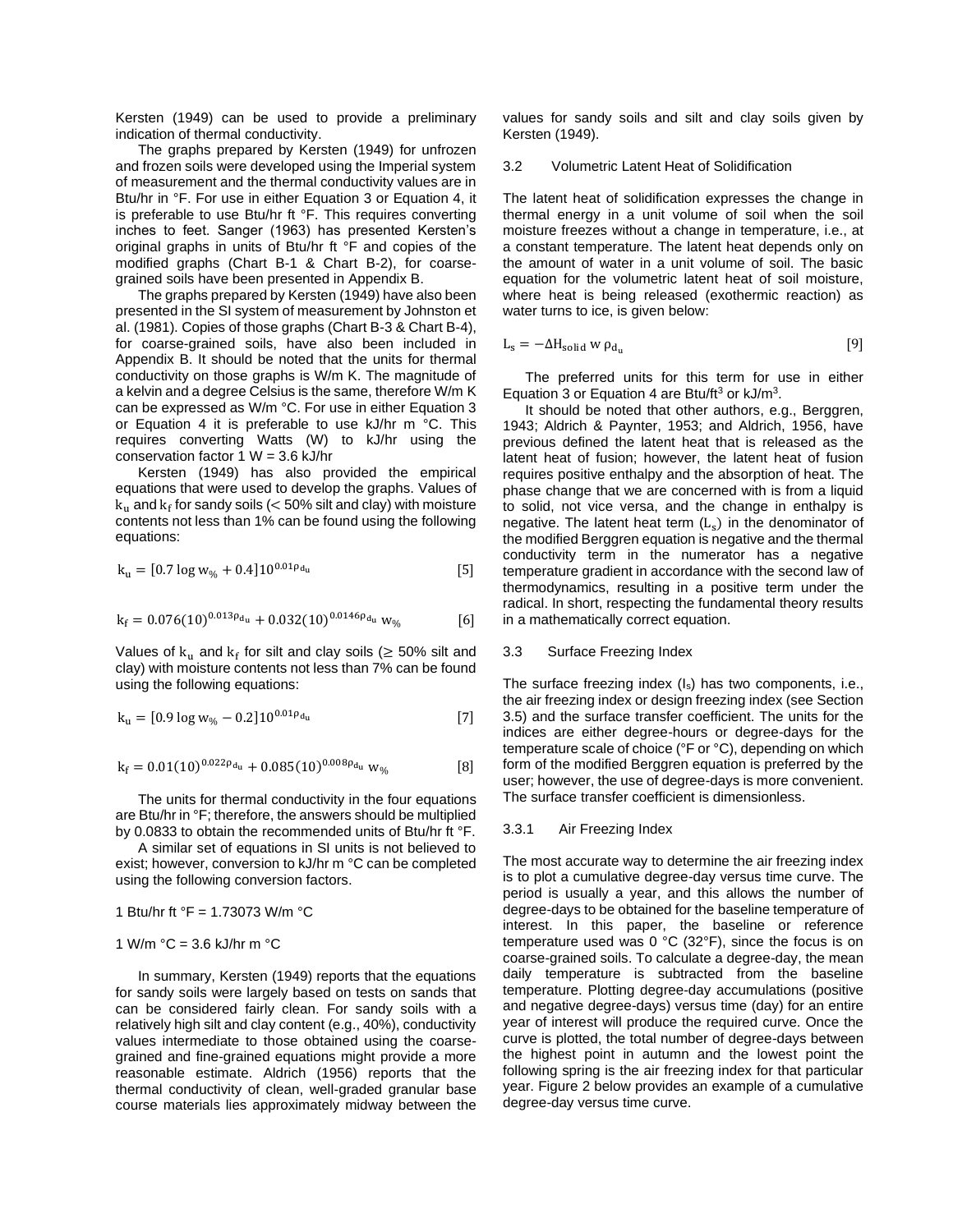

Figure 2: Cumulative °C-days versus time (1992-1993) curve; data obtained from Environment Canada weather station (Climate ID: 8403506) at St. John's, Newfoundland & Labrador, Canada.

Referencing Figure 2, the highest point in autumn was 623.2 °C-days and the lowest point in the following spring was negative 36.9 °C-days. The total number of degreedays between the two points is 660.1 °C-days. The 1992 air freezing index based on the mean daily temperatures is 660.1 °C-days and the length of the freezing period was from November 16 to April 30 (167 days). The change-over months were November and April.

#### 3.3.2 Surface Transfer Coefficient

The depth of frost penetration is governed by the ground surface temperature; therefore, the surface transfer coefficient is a particularly important dimensionless parameter that is required to convert the air freezing index or design freezing index to the surface freezing index. The ground conditions can have a significant impact on the surface freezing index and in turn the predicted depth of frost penetration. Berggren (1943) concluded in his study that the depth of frost penetration for a given period with 4 inches (≅ 100 mm) of fresh snow cover on top of moist soil is only about one-sixth as great compared to the no snow cover condition.

Table 1 presents a summary of the various surface transfer coefficients that have been identified as part of a detailed literature review. In some of the reference documents, it is not clear if the surface transfer coefficients represent snow free or snow covered surfaces, and further detail has not been provided in Table 1 in those instances. Based on the data provided in Table 1, a summary table (Table 2) has been prepared to illustrate the range of

values for different surface types and conditions. For Table 2, surfaces where a snow cover condition was not identified in Table 1, were assumed to have had snow removed.

Since most of the surface coefficients in Table 1 were obtained from studies completed in Alaska, it can be proposed that the values provided in Table 2 are generally applicable to sub-arctic climates within the temperate zone. For warmer climates within the temperate zone, the values on the lower end of the range might be more appropriate, or the data set provided in Table 1 could be updated to take into consideration the additional surface transfer coefficients that have been reported for concrete and asphalt (bituminous) pavements by Lunardini (1978). For instance, Lunardini (1978) provides additional values for states such as West Virginia, Iowa, Massachusetts, Minnesota, and New Hampshire.

#### 3.4 Correction Coefficient

The correction coefficient  $(\lambda)$  is a function of three dimensionless parameters, i.e., the fusion parameter (µ), the root diffusivity ratio (δ), and the thermal ratio (α) (see the definitions in Appendix A for a detailed description of each parameter). The correction coefficient is used to correct the calculated depth of frost penetration in the modified Berggren equation and accounts for the volumetric heat capacity of both the frozen and unfrozen soil. The value of the correction coefficient can be obtained using Chart B-5 provided in Appendix B; the chart is based on a root diffusivity ratio of 1.0.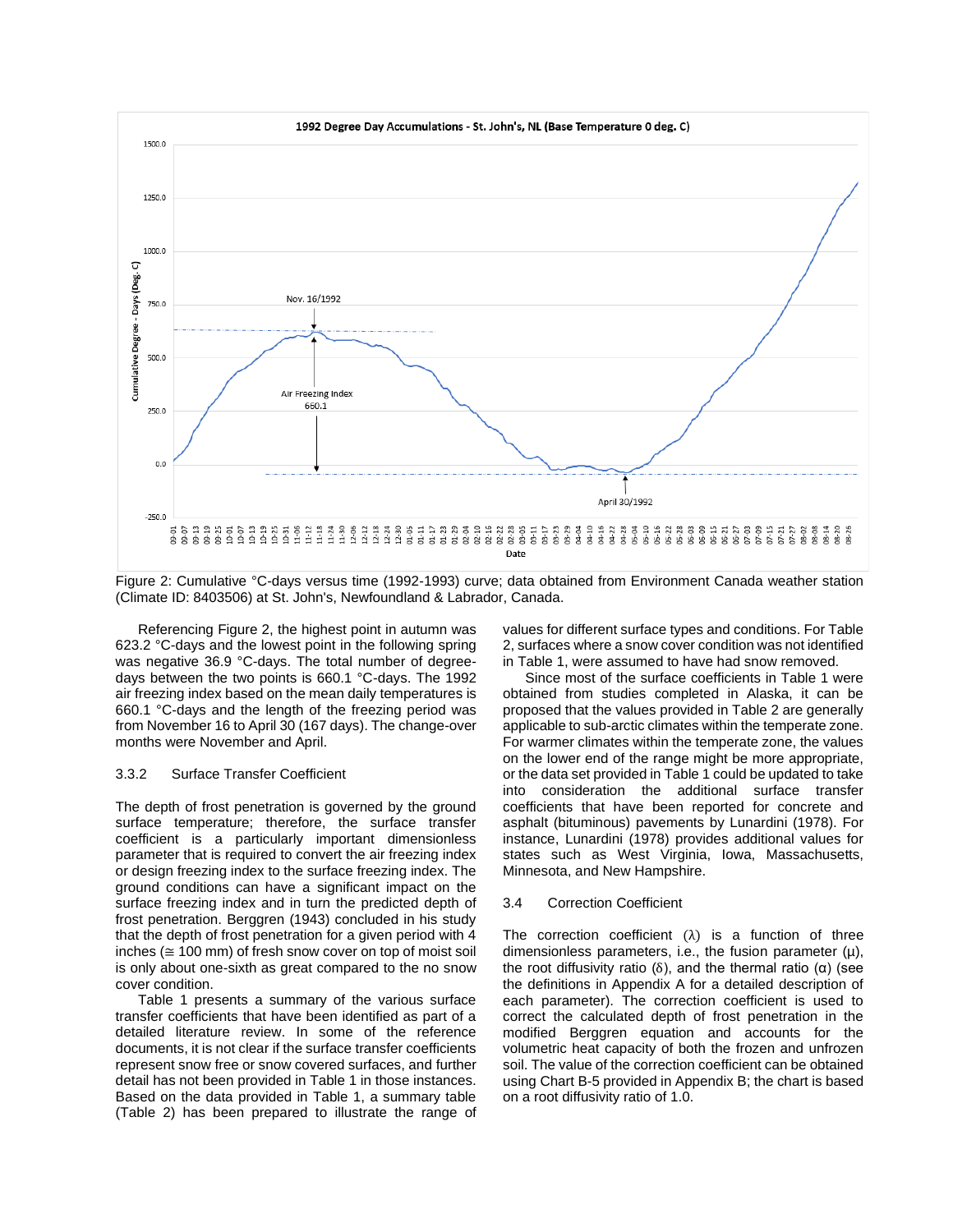Table 1: Surface transfer coefficient data.

| Surface Type                                           | Transfer<br>Coefficient<br>(n) | Location/Comments                  | Reference               |
|--------------------------------------------------------|--------------------------------|------------------------------------|-------------------------|
| Spruce trees, brush, and moss over peat soil (snow     | 0.28                           | Fairbanks, Alaska                  | <b>USACE, 1950a</b>     |
| cover present)                                         |                                |                                    |                         |
| Cleared of trees and brush with moss in place over     | 0.25                           |                                    |                         |
| peat soil (snow cover present)                         |                                | Fairbanks, Alaska                  | <b>USACE, 1950a</b>     |
| Silt loam cleared and stripped of trees and vegetation | 0.33                           | Fairbanks, Alaska                  | <b>USACE, 1950a</b>     |
| (snow cover present)                                   |                                |                                    |                         |
| Gravel (snow removed)                                  | 0.76                           | Fairbanks, Alaska                  | <b>USACE, 1950a</b>     |
| Gravel (snow removed)                                  | 0.63                           | Fairbanks, Alaska                  | <b>USACE, 1950a</b>     |
| Pavement, concrete (snow removed)                      | 0.74                           | Fairbanks, Alaska                  | <b>USACE, 1950a</b>     |
| Pavement, concrete (snow removed)                      | 0.75                           | Fairbanks, Alaska                  | <b>USACE, 1950a</b>     |
| Pavement, concrete (snow removed)                      | 0.81                           | Fairbanks, Alaska                  | <b>USACE, 1950a</b>     |
| Pavement, concrete (snow removed)                      | 0.85                           | Fairbanks, Alaska                  | <b>USACE, 1950a</b>     |
| Pavement, concrete (snow removed)                      | 0.69                           | Fairbanks, Alaska                  | <b>USACE, 1950a</b>     |
| Pavement, bituminous (snow removed)                    | 0.72                           | Fairbanks, Alaska                  | <b>USACE, 1950a</b>     |
| Pavement, bituminous (snow removed)                    | 0.78                           | Fairbanks, Alaska                  | <b>USACE, 1950a</b>     |
| Pavement, bituminous (snow removed)                    | 0.65                           | Fairbanks, Alaska                  | <b>USACE, 1950a</b>     |
| Pavement, concrete                                     | 0.75                           | Bangor, Maine                      | <b>USACE, 1950b</b>     |
| Pavement, concrete                                     | 0.78                           | Presque Isle, Maine                | <b>USACE, 1950b</b>     |
| Pavement, bituminous                                   | 0.87                           | Bangor, Maine                      | <b>USACE, 1950b</b>     |
| Pavement, bituminous                                   | 0.95                           | Presque Isle, Maine                | <b>USACE, 1950b</b>     |
| Pavement, bituminous                                   | 0.92                           | Sioux Falls, S. Dakota             | <b>USACE, 1950b</b>     |
| Gravel                                                 | 0.60                           | Alaska                             | Carlson & Kersten, 1953 |
| Pavement, concrete                                     | 0.60                           | Alaska                             | Carlson & Kersten, 1953 |
| Pavement, bituminous                                   | 0.60                           | Alaska                             | Carlson & Kersten, 1953 |
| Pavement, unspecified (snow removed)                   | 0.80                           | $I_a \leq 2,000$ (°F)              | McCormick, 1971         |
| Pavement, unspecified (snow removed)                   | 0.85                           | 2,000 (°F) > $I_a \leq 3,000$ (°F) | McCormick, 1971         |
| Pavement, unspecified (snow removed)                   | 0.90                           | $I_a > 3,000 (°F)$                 | McCormick, 1971         |
| Crushed rock (snow cover)                              | 0.7                            | Chitina, Alaska                    | Esch, 1973              |
| Pavement, bituminous (snow removed)                    | 1.0                            | Chitina, Alaska                    | Esch, 1973              |
| Snow surface                                           | 1.0                            | Alaska & Greenland                 | <b>JDAA, 1988</b>       |
| Bare soil (snow removed)                               | 0.70                           | Alaska & Greenland                 | <b>JDAA, 1988</b>       |
| Shaded surface (snow removed)                          | 0.90                           | Alaska & Greenland                 | <b>JDAA, 1988</b>       |
| Turf (snow removed)                                    | 0.50                           | Alaska & Greenland                 | <b>JDAA, 1988</b>       |
| Pavement, concrete (snow removed)                      | 0.75                           | Alaska & Greenland                 | <b>JDAA, 1988</b>       |
| Pavement, bituminous (snow removed)                    | 0.70                           | Alaska & Greenland                 | <b>JDAA, 1988</b>       |

Table 2: Summary of surface transfer coefficients provided in Table 1.

| Surface Type                                                                 | <b>Transfer Coefficient</b><br>(n) | Comments                                         |
|------------------------------------------------------------------------------|------------------------------------|--------------------------------------------------|
| Spruce trees, brush, and moss over peat soil (snow<br>cover)                 | 0.28                               |                                                  |
| Cleared of trees and brush with moss in place over<br>peat soil (snow cover) | 0.25                               |                                                  |
| Silt loam cleared and stripped of trees and vegetation<br>snow cover)        | 0.33                               |                                                  |
| Crushed rock (snow cover)                                                    | 0.70                               |                                                  |
| Turf (snow removed)                                                          | 0.50                               |                                                  |
| Bare soil (snow removed)                                                     | 0.70                               |                                                  |
| Gravel (snow removed)                                                        | $0.60 - 0.76$                      | Avg. $= 0.66$                                    |
| Pavement, concrete (snow removed)                                            | $0.60 - 0.85$                      | Avg. $= 0.75$                                    |
| Pavement, bituminous (snow removed)                                          | $0.60 - 1.0$                       | Avg. $= 0.80$                                    |
| Pavement, unspecified (snow removed)                                         | 0.80                               | $I_a \leq 2,000$ (°F – days)                     |
| Pavement, unspecified (snow removed)                                         | 0.85                               | 2,000 (°F – days) $> I_a \leq 3,000$ (°F – days) |
| Pavement, unspecified (snow removed)                                         | 0.90                               | $I_a > 3,000$ (°F – days)                        |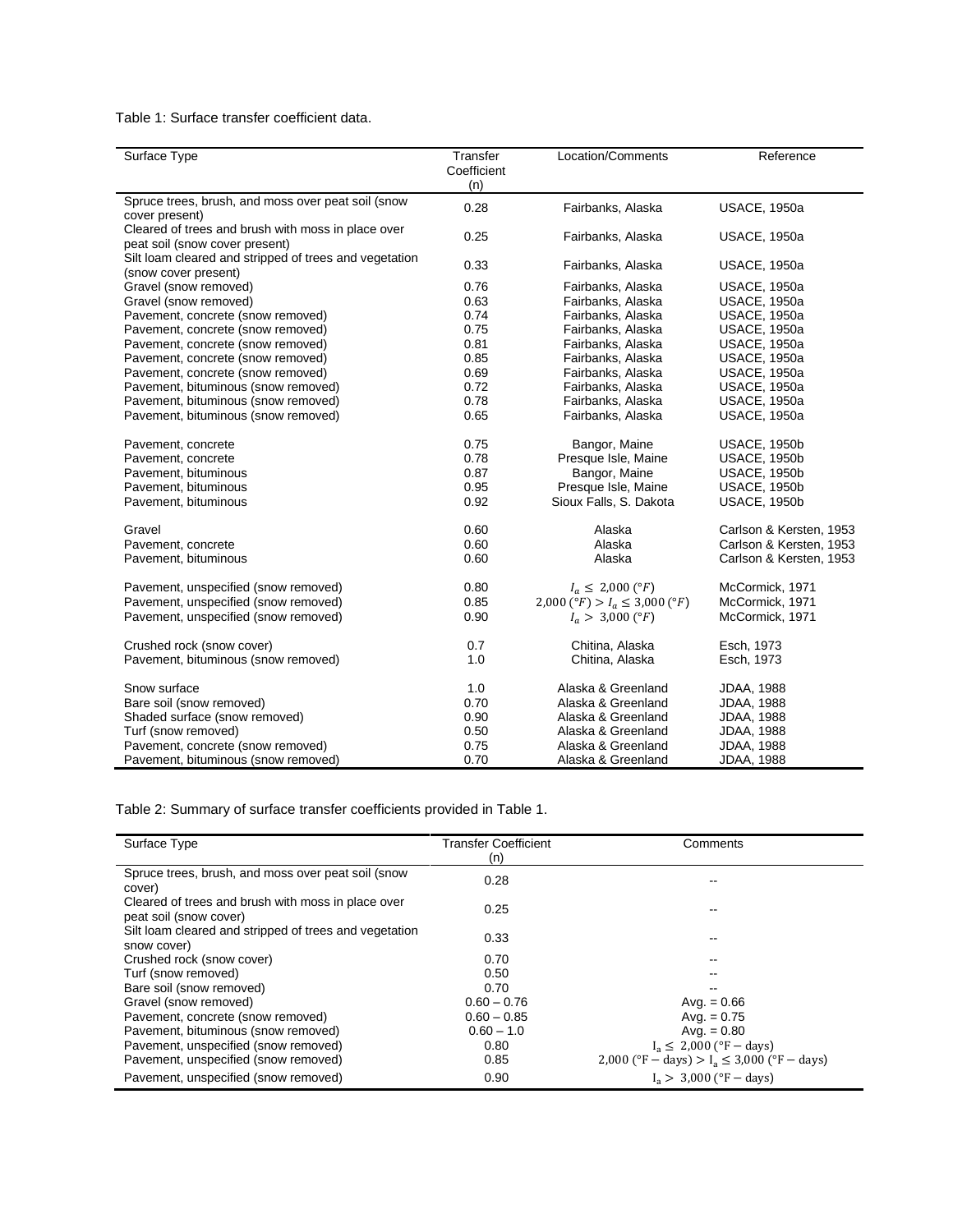The correction coefficient is always less than unity. For northern climates where the mean annual temperature approaches the freezing point of soil moisture, the thermal ratio approaches zero, and the correction coefficient is greater than 0.9 (Aldrich, 1956). If the mean annual temperature is below the freezing point of soil moisture, then the thermal ratio goes negative and this situation is not accounted for on Chart B-5 (Appendix B). Aldrich & Paynter (1953) indicate that, in such a case, a correction coefficient of 0.9 should be used.

#### 3.5 Design Freezing Index

Until the early 1950s common practice was to use a mean air freezing index  $(I_m)$ , based on a particular period of record (e.g., 30 years), to determine the surface freezing index for most design applications involving pavement and roadway construction (Linell, 1953). Linell (1953) proposed that a more significant freezing index, the design freezing index  $(I_d)$ , should be used for design instead of a mean air freezing index. The initial suggestion was that the design freezing index could be based on an air freezing index that occurs 1-year-in-10, particularly in areas with a low mean air freezing index. The 1-year-in-10 air freezing index sounds like a return period; however, Linell (1953) indicates that a 1-year-in-10 air freezing index would correspond to the mean of the three highest air freezing indices in the latest 30 years of record, which is not an accurate method for determining a return period.

Linell et al. (1963) reports that the mean air freezing index of the three coldest winters in the latest 30 years of record is preferred for the design freezing index; however, if 30 years are not available, then the coldest winter in the latest 10-year period of record can be used. Like the previous definition (Linell, 1953), the assumption appears to be that the mean of the three coldest winters in the latest 30 years of record, can act as a proxy for the coldest winter in the last 10 years of the 30 years. This assumption is also presented in the CFEM (2006).

The JDAA (1987) technical manual for arctic and subarctic construction provides the same definition as Linell et al. (1963) for the design of permanent pavements. However, the definition of the design freezing index was expanded to include foundations. For the design of foundations for average permanent structures, the design freezing index should be based on the coldest winter in the latest 30 years of record or a corresponding frequency if continuous records are not available for the latest 30 years. It is important to note that the coldest winter in the latest 30 years of record, is not the equivalent of a 1:30 year return period.

Horne (1987) developed a relationship between the mean air freezing index and the design freezing index using climate data from 20 Canadian cities and proposed the following relationship.

$$
I_d = 100 + 1.29 I_m
$$
 [10]

Horne (1987) reports that the design freezing index was taken as the coldest winter over the last 10-year period and, using that data and the mean air freezing indices from the 20 cities, the above relationship was developed. Table 3 is a reproduction of the data that Horne used to develop his equation.

Details are limited in Horne (1987) for his data set (Table 3). For instance, it is not entirely clear where the data was obtained from and how both air freezing indices (mean and design) were calculated. Horne (1987) mentions the climate normals (1931-1960) data that is presented in Boyd (1973) a couple of times throughout his thesis; however, after careful review of the data presented in Boyd (1973), it is unclear how the information in Boyd (1973) was used to obtain the mean air freezing indices presented in Table 3.

Table 3: Climatic data for 20 Canadian Cities (after Horne, 1987).

| City                 | Air Freezing Index (°C-days) | Return |               |
|----------------------|------------------------------|--------|---------------|
|                      | Mean                         | Design | Period (yrs.) |
| Vancouver            | 45                           | 236    | 44            |
| Kamloops             | 463                          | 798    | 30            |
| Kelowna              | 463                          | 638    | 12            |
| Edmonton             | 1470                         | 2173   | 44            |
| Calgary              | 1168                         | 1792   | 97            |
| Saskatoon            | 1977                         | 2669   | 39            |
| Regina               | 1900                         | 2889   | 87            |
| Winnipeg             | 1920                         | 2496   | 43            |
| <b>Thunder Bay</b>   | 1532                         | 1974   | 40            |
| Sudbury              | 1418                         | 1656   | 27            |
| Ottawa               | 1058                         | 1337   | 42            |
| Toronto              | 638                          | 834    | 42            |
| Fredericton          | 896                          | 1177   | 30            |
| Charlottetown        | 736                          | 1024   | 36            |
| Shearwater           | 442                          | 621    | 37            |
| St. John's           | 483                          | 829    | 39            |
| Niagara Falls        | 423                          | 664    | 32            |
| Quebec City          | 1191                         | 1545   | 37            |
| Montreal             | 958                          | 1238   | 38            |
| <b>Trois Riveres</b> | 1164                         | 1401   | 45            |

A review of the data presented in Table 3 helps illustrate an important point. In Table 3, the coldest winter in the last 10 year period is presented for each city; however, the return periods for each design freezing index are all more than 10 years and the highest return period was approximately 1:100-year. It is acknowledged that Horne does not assert that the design freezing index is equivalent to a 1:10-year return period, only the coldest winter over the last 10-year period. The point that must be made is that when selecting a design freezing index it is very important to understand what the index represents. For example, the design freezing index associated with a 1:10-year return period or 1:30-year return period will in all likelihood not be the same as the design freezing index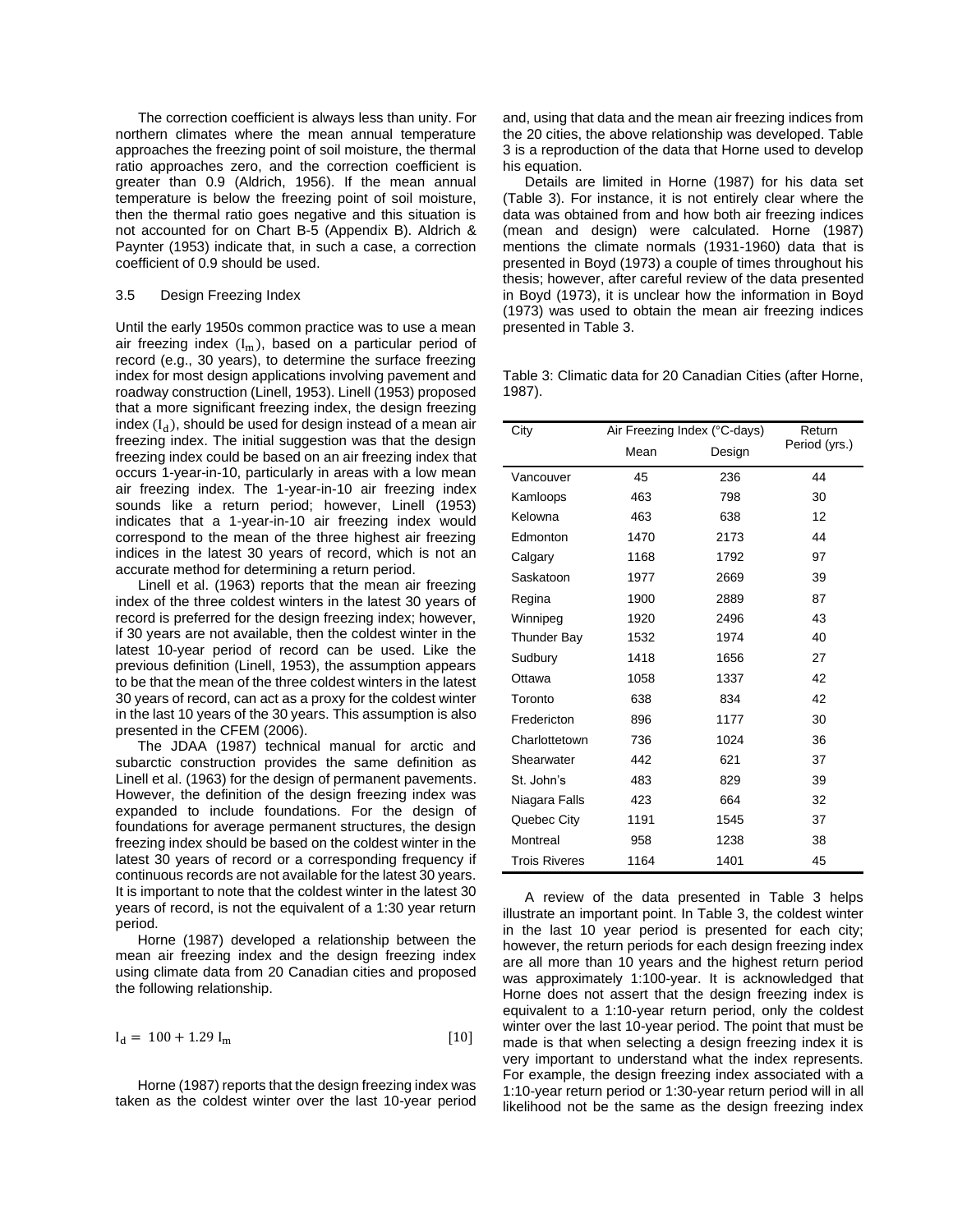based on the coldest winter in a continuous 10- or 30-year period.

The empirical relationship developed by Horne (1987) is presented in the CFEM (2006). In the manual, it is indicated that a long-term mean (30) year air freezing index can be estimated based on the monthly mean air temperature data published by Environment Canada (i.e., climate normals). It is worth noting that it is also mentioned in the CFEM (2006) that the use of Horne's relationship is recommended in the absence of an in-depth evaluation of historical weather data.

# 4 DESIGN FREEZING INDICES ANALYSIS – **METHODOLOGY**

The information contained within the CFEM (2006) is considered by many practitioners as the current state of practice. Given the general lack of information regarding how Horne's 1987 equation was developed and the lack of any additional recommendations in the CFEM (2006) on how to develop a design freezing index, an in-depth review of Horne's equation was completed to assess its applicability for determining the design freezing index based on climate normals data. In addition, analyses were also completed to determine if the mean of the three coldest winters in the 30 years of record for a particular climate normals period can act as a substitute for the coldest winter in the latest 10 years of the same period.

The most recent 30-year period for the Canadian climate normals that is available is 1981-2010. To complete the assessment, the climate normals data for the period 1981-2010 for 10 sites and the normals data for the period 1971–2000 for one site, all within the Canadian province of Newfoundland and Labrador, were obtained. Additionally, the Environment Canada daily weather records for the two periods mentioned above were downloaded. The 11 sites are as follows: St. John's, Harbour Breton, Gander, Stephenville, Main Brook, Plum Point, Cartwright, Goose Bay, Churchill Falls, Wabush, and Nain. The normals period 1971-2000 was used for the Churchill Falls site because more recent climate data are not available.

The climate and weather data were used to calculate design freezing indices for the 11 sites using three different approaches. The various design freezing indices were then compared and an evaluation of the different approaches was completed. The results of the data analysis and assessment of the design freezing indices are presented in the following sections.

#### 4.1 Climate Normals Data (Approach 1)

The first approach that was used required an analysis of Environment Canada's climate normals database. The long-term mean air freezing indices for each site were based on the normals periods of interest, i.e., 1981 – 2010 and 1971 – 2000. Once calculated, the long-term mean air freezing indices were then used with Horne's equation to estimate the design indices for each site.

To calculate the long-term mean air freezing index, the change-over months needed to be identified and the associated number of air freezing degree-days determined. To estimate the number of air freezing degreedays for the change-over months, Boyd (1973) provides the following simplified equation:

$$
D = 0.5N\left(\sqrt{\Delta v^2 + 25} - \Delta v\right)
$$
 [11]

Where the temperature difference( $\Delta v$ ) is defined as:

$$
\Delta v = v_a - 32^{\circ}F \tag{12}
$$

N is the number of days in the month.

It is important to note that the equation yields °F-days. After reviewing Boyd, 1976, the above equation can be expressed as shown below to estimate the number of air freezing degree-days in °C-days.

$$
D = 0.5N\left(\sqrt{\Delta v^2 + 7.84} - \Delta v\right)
$$
 [13]

Where the temperature difference( $\Delta v$ ) is defined as:

$$
\Delta v = v_a - 0^{\circ}C \tag{14}
$$

To obtain a °C-days estimate using Equation 13, selection criteria for the change-over months must be defined. The change-over months can be generally defined as the last month near the end of winter where the mean daily temperature does not exceed 4.5°C and the first month where the mean daily temperature does not exceed 3.5°C near the start of winter.

It should be mentioned that this definition for the change-over months does not align with the definition provided in Appendix A. Also, while very similar, it does not follow exactly how Boyd (1973) accounted for the change-over months in his analysis. In addition, other definitions for the change-over months exist, i.e., McCormick (1991) defined a change-over month as a month where the monthly mean air temperature ranged between  $\pm$  2.5 °C.

For the months in between the change-over months, i.e., where the monthly mean air temperature is below 0°C, the number of below 0°C degree-days is found and the number of above 0°C degree-days for the same period is subtracted from the total. This value is then added to the number of degree-days determined for the change over months to obtain the cumulative air freezing degree-days for the site, i.e., the long-term mean air freezing index. Using Horne's equation, the design freezing index for the 11 sites was determined. For ease of reference throughout the remainder of this paper, these design indices will be referred to as "Horne's design indices".

Table 4 presents the long-term mean air freezing indices based on the climate normals and the design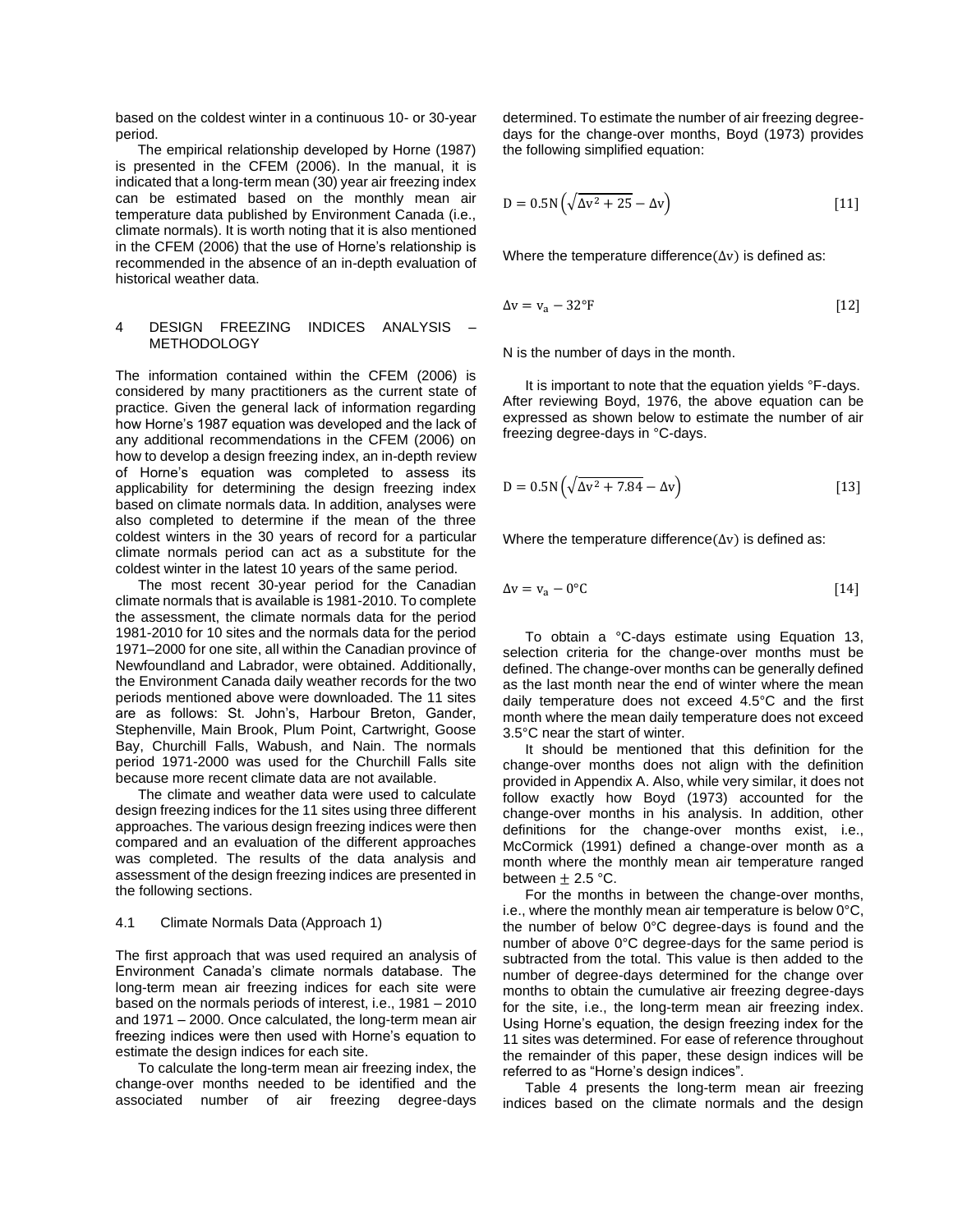indices that were calculated using Horne's equation. In Table 4, the number of years with usable data within the normals period of interest is shown and the percentage of possible observations reported by Environment Canada is given. Both metrics indicate the completeness of each normals data set.

There are a couple of disadvantages to using a long-term mean air freezing index, based on the climate normals, to determine the design index, which includes:

1) To use the modified Berggren equation an estimate of the mean annual air temperature that corresponds to the design index is needed; however, a relationship has not been found to show how to determine the mean annual air temperature that corresponds to the design index.

2) For the modified Berggren equation, the duration of the freezing period is also required. Only a portion of the number of days in the change-over months contribute to the freezing period, and again no relationship was found during the literature review to show how to estimate an appropriate number of days for the change-over months.

Table 4: Climate normals data (mean annual air temperature and long-term mean air freezing indices) and design indices for 11 sites in NL, for the periods 1981 – 2010 and 1971 – 2000.

| Site                  | Weather<br>Station |        | Mean Annual Temperature<br>Data |           | Long-term Mean Air Freezing Index<br>Data     |            | Horne's Design<br>Indices |        |
|-----------------------|--------------------|--------|---------------------------------|-----------|-----------------------------------------------|------------|---------------------------|--------|
|                       |                    | °C     | #<br>Years                      | %<br>Obs. | Long-term Mean Air<br><b>Freezing Indices</b> | #<br>Years | %<br>Obs.                 |        |
| *St. John's           | ID#8403506         | 5.0    | 30                              | 100       | 441.9                                         | 30         | 100                       | 670.1  |
| <b>Harbour Breton</b> | ID#8402071         | 5.2    | 22                              | 99.1      | 381.1                                         | 22         | 97.4                      | 591.6  |
| *Gander               | ID#8401700         | 4.2    | 30                              | 100       | 698.7                                         | 30         | 100                       | 1001.3 |
| *Stephenville         | ID#8403800         | 5.0    | 30                              | 99.7      | 589.4                                         | 29         | 99.5                      | 860.3  |
| Main Brook            | ID#840KE88         | 2.0    | 22                              | 100       | 1146.7                                        | 22         | 100                       | 1579.2 |
| <b>Plum Point</b>     | ID#8402958         | 2.4    | 26                              | 100       | 1032.1                                        | 25         | 99.7                      | 1431.4 |
| *Cartwright           | ID#8501100         | 0.0    | 30                              | 99.9      | 1514.3                                        | 28         | 98.3                      | 2053.4 |
| *Goose Bay            | ID#8501900         | 0.0    | 30                              | 100       | 1868.4                                        | 30         | 100                       | 2510.2 |
| Churchill Falls       | ID#8501132         | $-3.7$ | 23                              | 100       | 2757.3                                        | 23         | 99.6                      | 3656.9 |
| *Wabush               | ID#8504175         | $-3.1$ | 27                              | 99.9      | 2641.2                                        | 26         | 98.5                      | 3507.1 |
| Nain                  | ID#8502800         | $-2.5$ | 27                              | 99.9      | 2118.2                                        | 26         | 97.8                      | 2832.5 |

\* Station meets United Nations WMO standards. Freezing indices are in °C-days.

#### 4.2 Daily Weather Data (Approach 2)

The second approach that was used to calculate the design air freezing indices for each site, required an in-depth analysis of the daily weather records available from the Environment Canada database for the normals period of interest for each of the 11 sites. The records were analyzed using a spreadsheet to calculate air freezing indices for each year. During the analysis, it was noticed that there were few weather stations with a continuous set of data available for each normals period, i.e., data was missing for an entire year(s) or daily temperature data was missing from a particular month(s) within a given year during the freezing season. Given the nature of the data, this is to be expected and, where possible, the data was used from a nearby weather station at the same site to fill in some of the data gaps. The maximum distance between weather stations with usable data was less than 1 km.

Using the daily weather records, air freezing indices were calculated for most of the sites and each year within the normal periods of interest. The results were then used to determine the three highest air freezing indices within the relevant normals period for each site so that the design indices (mean of the three highest air freezing indices) could be obtained. For ease of reference, these design indices will be referred to as the "3-year long-term mean design indices".

After careful review of the climate records, confidence is high that the three highest air freezing indices for each site for the normals period of interest were identified, despite some data gaps. Moreover, the three highest air freezing indices that were calculated for each site were from the same weather station and had almost continuous records for the relevant years. This allowed for a good comparison to be made with the design indices provided in Table 4, especially since both sets of indices are based on the data for the same normals period.

Table 5 summarizes the results obtained by plotting the cumulative degree-day versus time curves for the three highest air freezing indices for each site and presents the 3-year long-term mean design indices for each site. In addition, because individual cumulative degree-day versus time curves were constructed, an accurate value for the mean annual air temperature and the length of the freezing period for the design index can also be found. This information is provided in Table 5 and is required to use the modified Berggren equation. Preparing the cumulative degree-day versus time curves, also means that the degree-days associated with the change-over months are accurately accounted for.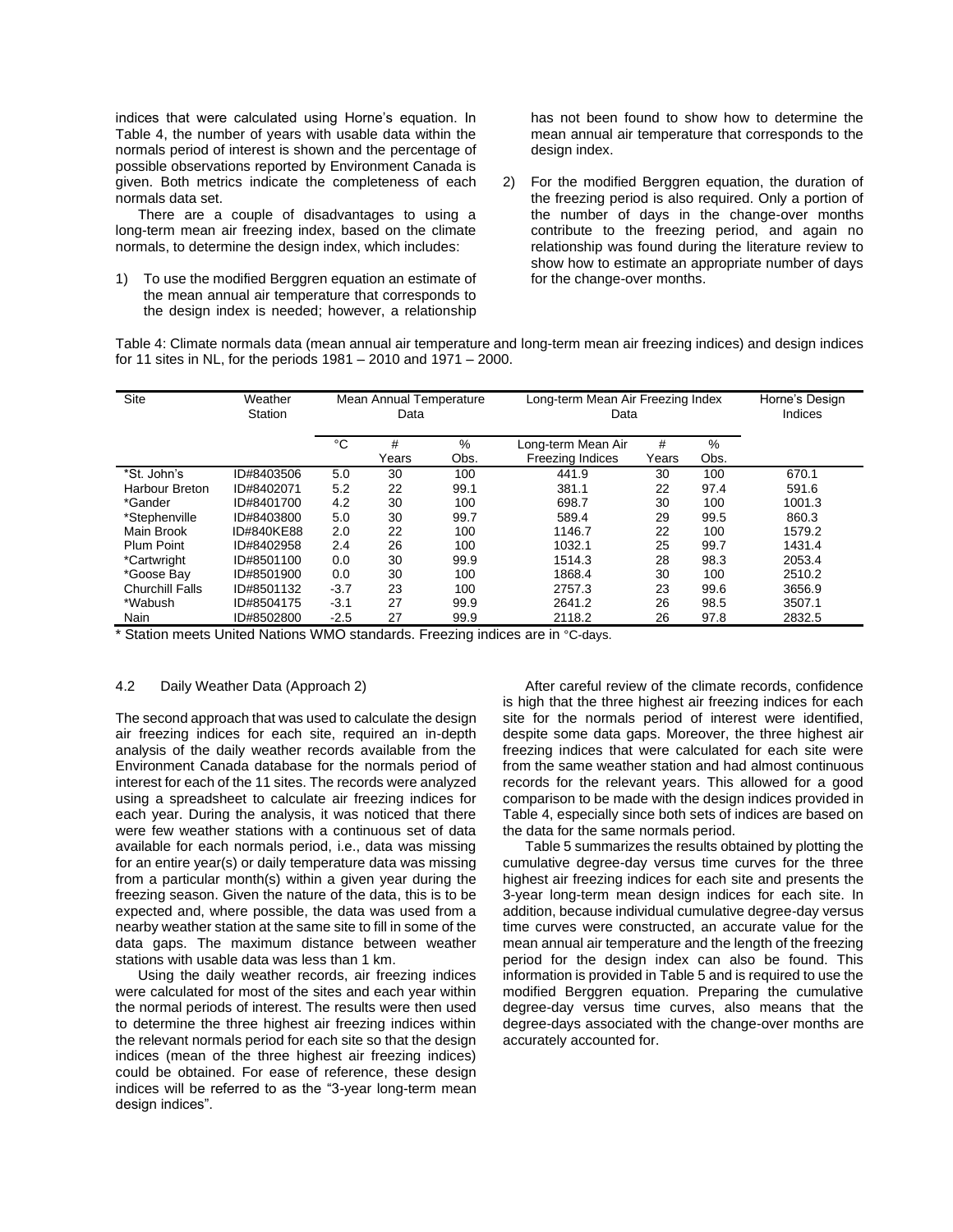Table 5: Summary of the 3-year long-term mean design indices for each site based on the normals period of interest, i.e., 1981-2010 and 1971-2000

| Site                                                 | <b>Weather Station</b> | Year | Mean<br>Annual<br>Temp | Air<br>Freezing<br>Index | Length of<br>Freezing<br>Period |
|------------------------------------------------------|------------------------|------|------------------------|--------------------------|---------------------------------|
|                                                      |                        |      | $(^{\circ}C)$          | (°C-days)                | (days)                          |
| St. John's                                           | ID#8403506             | 1989 | 4.6                    | 719.5                    | 130                             |
| St. John's                                           | ID#8403506             | 1992 | 3.6                    | 660.1                    | 166                             |
| St. John's                                           | ID#8403506             | 1994 | 4.8                    | 641.0                    | 132                             |
| St. John's (3-year Long-term Mean Design Index)      |                        |      | 4.3                    | 673.5                    | 143                             |
| <b>Harbour Breton</b>                                | ID#8402071             | 1989 | 4.6                    | 562.2                    | 129                             |
| <b>Harbour Breton</b>                                | ID#8402071             | 1990 | 4.7                    | 541.0                    | 99                              |
| Harbour Breton                                       | ID#8402071             | 1992 | 4.0                    | 542.2                    | 163                             |
| Harbour Breton (3-year Long-term Mean Design Index)  |                        |      | 4.4                    | 548.5                    | 130                             |
| Gander                                               | ID#8401700             | 1989 | 3.9                    | 1002.8                   | 130                             |
| Gander                                               | ID#8401700             | 1992 | 2.7                    | 956.5                    | 155                             |
| Gander                                               | ID#8401700             | 1994 | 3.5                    | 972.0                    | 132                             |
| Gander (3-year Long-term Mean Design Index)          |                        |      | 3.4                    | 977.1                    | 138                             |
| Stephenville                                         | ID#8403800             | 1989 | 4.5                    | 904.9                    | 130                             |
| Stephenville                                         | ID#8403800             | 1990 | 4.1                    | 884.6                    | 113                             |
| Stephenville                                         | ID#8403800             | 1992 | 3.6                    | 847.5                    | 155                             |
| Stephenville (3-year Long-term Mean Design Index)    |                        |      | 4.1                    | 879.0                    | 133                             |
|                                                      |                        |      |                        |                          |                                 |
| Main Brook                                           | ID#840KE88             | 1990 | 1.0                    | 1463.7                   | 165                             |
| Main Brook                                           | ID#840KE88             | 1991 | 0.3                    | 1503.2                   | 154                             |
| Main Brook                                           | ID#840KE88             | 1992 | 0.5                    | 1442.5                   | 183                             |
| Main Brook (3-year Long-term Mean Design Index)      |                        |      | 0.6                    | 1469.8                   | 167                             |
| Plum Point                                           | ID#8402958             | 1990 | 1.0                    | 1429.7                   | 182                             |
| Plum Point                                           | ID#8402958             | 1991 | 0.6                    | 1436.2                   | 153                             |
| <b>Plum Point</b>                                    | ID#8402958             | 1992 | 0.8                    | 1382.8                   | 175                             |
| Plum Point (3-year Long-term Mean Design Index)      |                        |      | 0.8                    | 1416.2                   | 170                             |
| Cartwright                                           | ID#8501100             | 1984 | $-1.3$                 | 1966.8                   | 185                             |
| Cartwright                                           | ID#8501100             | 1991 | $-2.0$                 | 1931.8                   | 184                             |
| Cartwright                                           | ID#8501100             | 1992 | $-1.6$                 | 1958.3                   | 189                             |
| Cartwright (3-year Long-term Mean Design Index)      |                        |      | $-1.6$                 | 1952.3                   | 186                             |
|                                                      |                        |      |                        |                          |                                 |
| Goose Bay                                            | ID#8501900             | 1982 | $-1.8$                 | 2299.5                   | 192                             |
| Goose Bay                                            | ID#8501900             | 1984 | $-1.1$                 | 2246.1                   | 187                             |
| Goose Bay                                            | ID#8501900             | 1992 | $-1.8$                 | 2265.8                   | 190                             |
| Goose Bay (3-year Long-term Mean Design Index)       |                        |      | $-1.6$                 | 2270.5                   | 190                             |
| <b>Churchill Falls</b>                               | ID#8501132             | 1972 | $-6.3$                 | 3557.8                   | 218                             |
| <b>Churchill Falls</b>                               | ID#8501132             | 1974 | $-4.6$                 | 3114.9                   | 208                             |
| <b>Churchill Falls</b>                               | ID#8501132             | 1992 | $-5.0$                 | 3101.2                   | 206                             |
| Churchill Falls (3-year Long-term Mean Design Index) |                        |      | $-5.3$                 | 3258.0                   | 211                             |
| Wabush                                               | ID#8504175             | 1982 | $-4.4$                 | 2965.8                   | 196                             |
| Wabush                                               | ID#8504175             | 1989 | $-3.9$                 | 2978.7                   | 196                             |
| Wabush                                               | ID#8504175             | 1992 | $-4.8$                 | 3031.0                   | 206                             |
| Wabush Mean (3-year Long-term Mean Design Index)     |                        |      | $-4.4$                 | 2991.8                   | 199                             |
| Nain                                                 | ID#8502800             | 1990 | $-4.4$                 | 2673.5                   | 208                             |
| Nain                                                 | ID#8502800             | 1991 | $-4.6$                 | 2709.9                   | 201                             |
| Nain                                                 | ID#8502800             | 1992 | -4.7                   | 2714.8                   | 195                             |
| Nain Mean (3-year Long-term Mean Design Index)       |                        |      | $-4.6$                 | 2699.4                   | 201                             |

4.3 Daily Weather Data (Approach 3)

For the third approach, the individual air freezing indices that were calculated for each site were used to identify the highest air freezing index based on the last 10 years of available data for the target periods 2001-2010 and 1991- 2000, i.e., last 10 years within the normals period of interest. For both target periods, there were years where an accurate air freezing index could not be calculated for some sites; therefore, those years were excluded and additional years were included in the search so that 10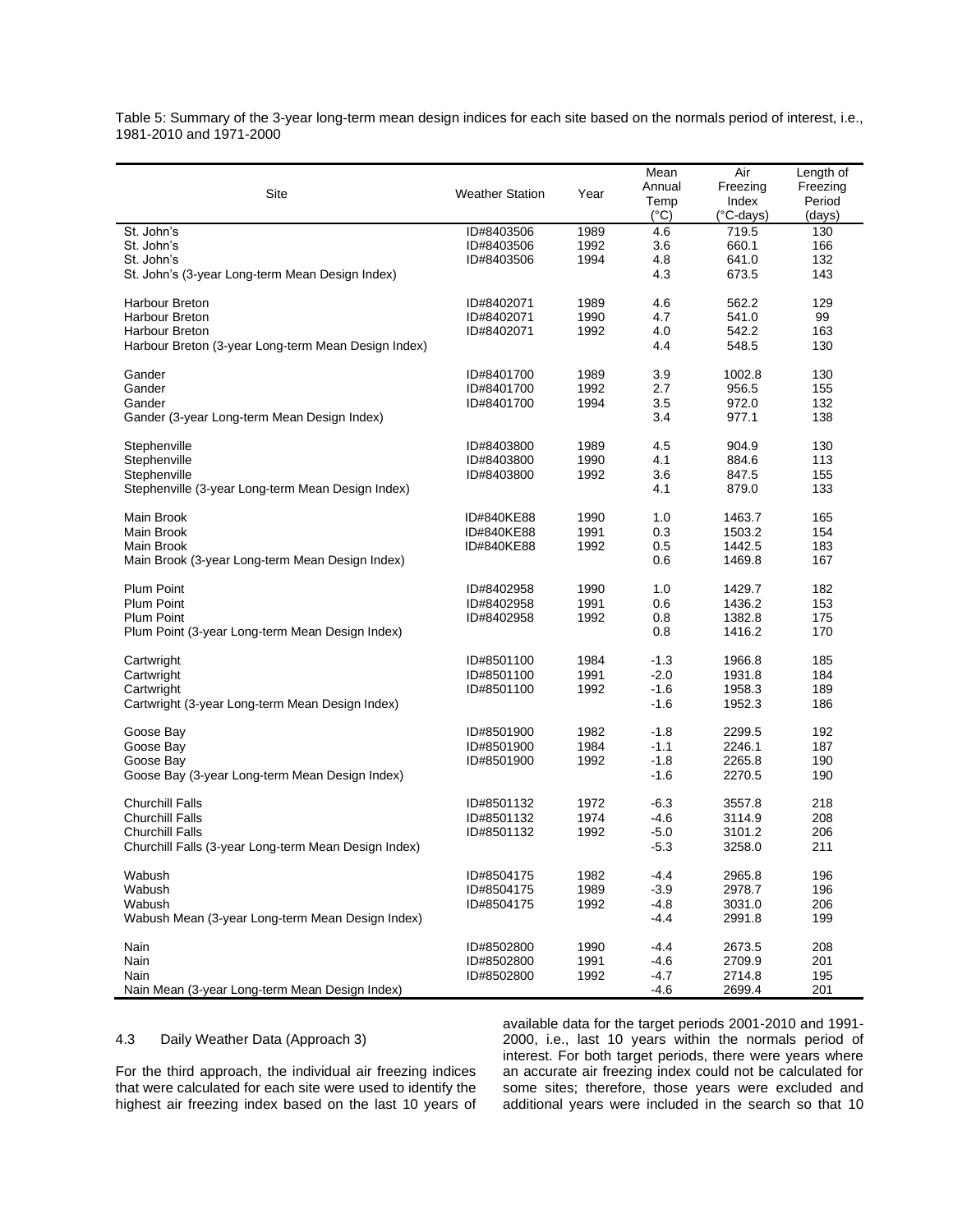years of data were represented. This expanded the range of the target periods to 1997-2010 and 1989-2000 in some cases. The results are presented in Table 6 in the next section and a summary of the results is provided. For ease of reference throughout the remainder of this is paper these design indices will be referred to as the "10-year maximum design indices".

In summary, the climate normals data and the daily weather data were used to calculate three different sets of design indices, using three different approaches. Based on previous discussion, the design indices, either directly or indirectly, should represent a 10-year maximum design index, i.e., the highest air freezing index within the last 10 years for a particular normals period. A detailed evaluation and comparison of the design indices are presented in the next section.

#### 5 DESIGN FREEZING INDICES ANALYSIS RESULTS SUMMARY

Table 6 provides a comparison between Horne's design indices (column a) and the 3-year long-term mean design indices (column b) that were previously presented in Table 4 and Table 5, respectively. The difference in °C-days between the two sets of design indices (column c) and the percent error (column d) is also shown. For the percent error calculations, the 3-year long-term mean design indices can be considered the more accurate of the two sets of design indices, since they were obtained directly from an evaluation of the daily weather records. The results in Table 6 show that Horne's design indices overestimated the 3-year long-term mean design indices for 9 of the 11 sites. In terms of degree-days, the overestimation ranged from 15.2 °C-days to 515.3 °C-days. The percent error for all 11 sites ranged from 0.5% to 17.2% and ranged from 2.5% to 17.2% for the 9 sites that were overestimated.

A comparison between Horne's design indices (column a) and the 10-year maximum design indices (column e) is also presented in Table 6. For the percent error calculations, the 10-year maximum design indices can be considered the more accurate of the two sets of design indices, since they were obtained directly from an evaluation of the daily weather records. As previously mentioned, the period is greater than 10 years, because in some instances the most recent 10 years of records for the target periods (2001-2010 and 1991-2000) were unavailable. In those cases, the annual records before and closest to the target period were reviewed so that a corresponding amount of data (10 years) could be assessed. Table 6 shows that Horne's design indices overestimated the 10-year maximum design indices for all 11 sites. The overestimation in terms of degree-days (column f) ranged from 140.1°C-days to 611.3 °C-days. The percent error (column g) for all 11 sites ranged from 17.9% to 36.1%.

The two comparisons that have been completed so far have been aimed at evaluating the applicability of using Horne's equation to determine a design index that is equivalent to the mean of the three highest air freezing indices within the normals period, or the highest air freezing

index for last 10 years of available data within the normals period.

As previously discussed, the mean of the three highest air freezing indices within the normal period and the highest air freezing index for the last 10 years within the normals period has been assumed by others to be roughly equivalent. To test the validity of this assumption a third comparison was completed.

The third comparison was completed from the point of view that the 3-year long-term mean design indices are the preferred indices for design. This was based on the recommendation by Linell et al. (1963) and the JDAA (1987), that the design index should be based on the mean of the three highest air freezing indices for a 30-year period and if that information is not available then the highest air freezing index in the last 10 years of the 30-year period could be used as a substitution. The results of the comparison between the 3-year long-term mean design indices (column b) and the 10-year maximum design indices (column e) are presented in Table 6. For the percent error calculations, the 3-year long-term mean design indices were used as the "true" value. The results in Table 6 show that the 10-year maximum design indices would underestimate the 3-year long-term mean design indices for all 11 sites if used as a substitution. The underestimate in terms of degree-days (column h) ranged from 96.0 °C-days to 364.8 °C-days. The percent error (column i) for all 11 sites ranged from 3.2% to 25.8%.

#### 6 DESIGN FREEZING INDICES ANALYSIS – **DISCUSSION**

In the following discussion, a percent error of 10% or less has been selected as an acceptable error when comparing two sets of design indices. The rationale for selecting a percent error of 10% is based on previous analyses completed by the author, which have not been presented in this paper.

The results show that Horne's design indices agreed reasonably well with the 3-year long-term mean design indices for 8 of the 11 sites. The percent error for the 8 sites was less than 10% and the greatest difference in degreedays was 133.1°C-days. For the other three sites, the percent errors were 10.6%, 12.2% and 17.2% and the difference in degree-days were 239.7 °C days, 398.9° Cdays and 515.3°C days, respectively.

Horne's equation predicted the design indices reasonably well for the 8 sites, where the long-term mean freezing index is approximately 2100 °C-days or less. Albeit the results for Goose Bay (long-term mean freezing index =  $1868.4$  °C-days; percent error =  $10.6$ ) was an anomalous result, as a smaller percent error would have been expected. The results for the two remaining sites with the higher percent errors suggest that Horne's equation is not a reliable predictor of the 3-year long-term mean design index when the long-term mean freezing index is roughly 2600 °C-days or higher.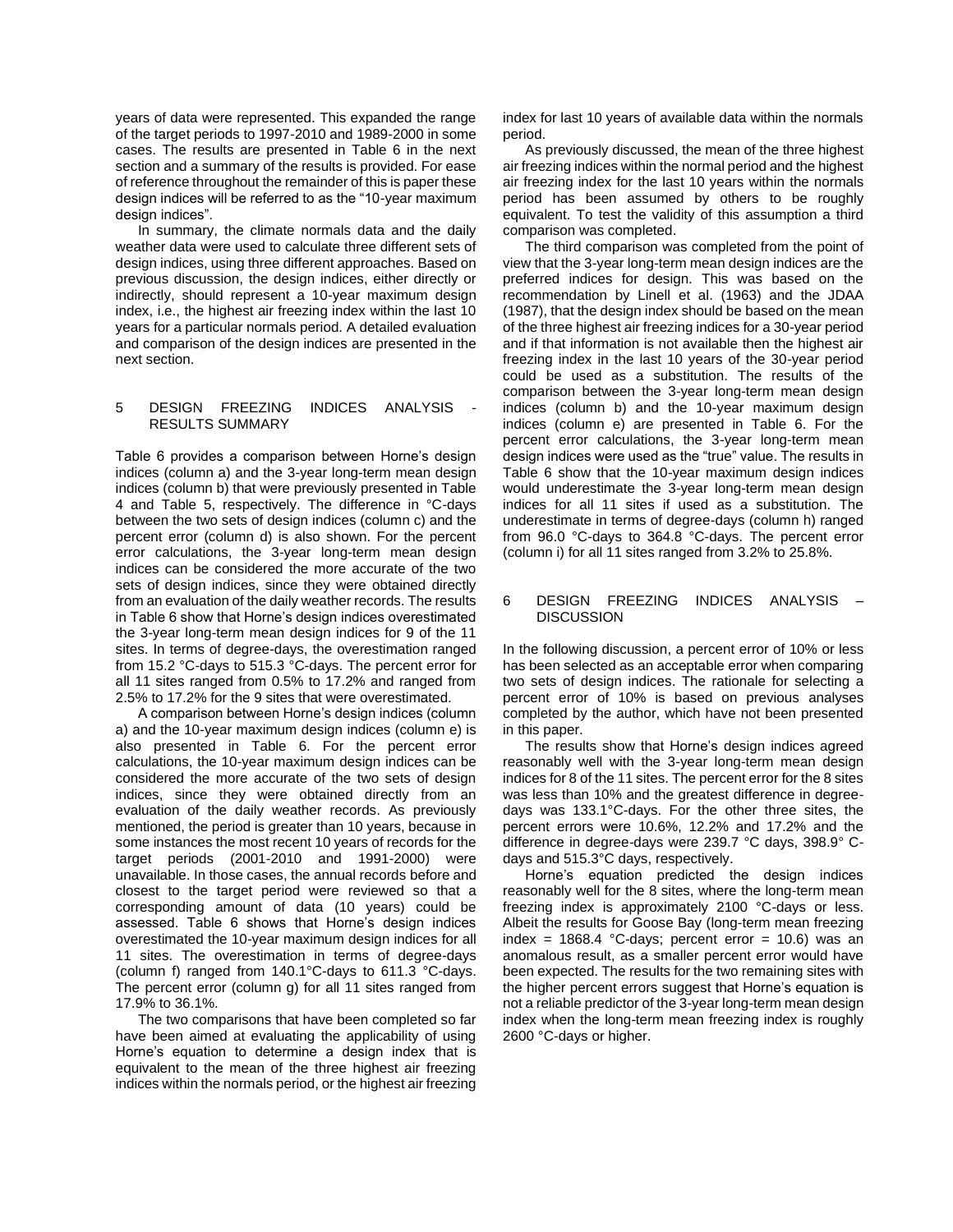| Site                     | Horne's<br>Design<br>Indices | 3-year Long-term<br>Mean Design<br>Indices | Degree-<br>Days<br><b>Difference</b><br>$(a-b)$ | %<br>Error | 10-year<br>Maximum<br>Design<br>Indices | Degree-<br>Days<br><b>Difference</b><br>$(a-e)$ | %<br>Error | Degree-<br>Days<br><b>Difference</b><br>$(e-b)$ | %<br>Error |
|--------------------------|------------------------------|--------------------------------------------|-------------------------------------------------|------------|-----------------------------------------|-------------------------------------------------|------------|-------------------------------------------------|------------|
|                          | (Table 4)                    | (Table 5)                                  |                                                 |            |                                         |                                                 |            |                                                 |            |
|                          | (a)                          | (b)                                        | (c)                                             | (d)        | (e)                                     | (f)                                             | (g)        | (h)                                             | (i)        |
| St. John's               | 670.1                        | 673.5                                      | $-3.4$                                          | 0.5        | 530.0<br>$(2001 - 2010)$                | 140.1                                           | 26.4       | $-143.5$                                        | 21.3       |
| Harbour<br><b>Breton</b> | 591.6                        | 548.5                                      | 43.1                                            | 7.9        | 446.9<br>$(1997 - 2010)$                | 144.7                                           | 32.4       | $-101.6$                                        | 18.5       |
| Gander                   | 1001.3                       | 977.1                                      | 24.2                                            | 2.5        | 765.9<br>$(2001 - 2010)$                | 235.4                                           | 30.7       | $-211.2$                                        | 21.6       |
| Stephenville             | 860.3                        | 879.0                                      | $-18.7$                                         | 2.1        | 692.2<br>$(2001 - 2010)$                | 168.1                                           | 24.3       | $-186.8$                                        | 21.3       |
| Main Brook               | 1579.2                       | 1469.8                                     | 109.4                                           | 7.4        | 1230.0<br>$(1997 - 2010)$               | 349.2                                           | 28.4       | $-239.8$                                        | 16.3       |
| <b>Plum Point</b>        | 1431.4                       | 1416.2                                     | 15.2                                            | 1.1        | 1051.4<br>$(1998 - 2010)$               | 380.0                                           | 36.1       | $-364.8$                                        | 25.8       |
| Cartwright               | 2053.4                       | 1952.3                                     | 101.1                                           | 5.2        | 1667.5<br>$(2001 - 2010)$               | 385.9                                           | 23.1       | $-284.8$                                        | 14.6       |
| Goose Bay                | 2510.2                       | 2270.5                                     | 239.7                                           | 10.6       | 2122.8<br>$(2001 - 2010)$               | 387.4                                           | 18.2       | $-147.7$                                        | 6.5        |
| Churchill<br>Falls       | 3656.9                       | 3258.0                                     | 398.9                                           | 12.2       | 3101.2<br>$(1989 - 2000)$               | 555.7                                           | 17.9       | $-156.8$                                        | 4.8        |
| Wabush                   | 3507.1                       | 2991.8                                     | 515.3                                           | 17.2       | 2895.8<br>$(2001 - 2010)$               | 611.3                                           | 21.1       | $-96.0$                                         | 3.2        |
| Nain                     | 2832.5                       | 2699.4                                     | 133.1                                           | 5.0        | 2347.7<br>$(2001 - 2010)$               | 484.8                                           | 20.6       | $-351.7$                                        | 13.0       |

Table 6: Comparison of the various design indices; design indices and degree-days reported in °C-days.

**Note:** Negative values for the difference between two design indices indicate an underestimate of the design index from the expected (''true") value.

Comparing Horne's design indices with the 10-year maximum design indices, which is what Horne's equation is suppose to directly estimate (CFEM, 2006; Horne, 1987), shows that Horne's equation is inaccurate. The percent errors were all relativity high (17.9% - 36.1%) and using Horne's equation leads to an overestimation of the 10-year maximum design index for all 11 sites. Therefore, the ability of Horne's equation to provide a reasonable estimate of the coldest winter in the last 10 years of the normals period of interest, is not supported based on the results of the analyses completed.

Comparing the 3-year long-term mean design indices with the 10-year maximum design indices shows that the 10-year maximum design indices underestimate the 3-year long-term mean design indices for all 11 sites. The percent errors for most of the sites were relatively high, i.e., 13.0% to 25.8%, except for 3 sites in Labrador (Goose Bay, Churchill Falls, and Wabush) where the percent error was 6.5%, 4.8% and 3.2%, respectively. These results show that assuming the highest air freezing index for the last 10 years of available data within the normals period is equivalent to the mean of the three highest air freezing indices within the normals period and, conversely, is not valid for most of the sites.

Evaluation of the entire data set for the normals periods of interest revealed that Horne's design indices exceeded

all individual air freezing indices that were calculated for 7 of the 11 sites, the exceptions were St. John's, Gander, Stephenville, and Plum Point. This finding shows that Horne's equation can lead to design indices that are higher than the maximum air freezing index for the entire period upon which the long-term mean air freezing indices that were used in the equation are based.

The inherent variability of weather data within a large data set (e.g., 30-year period) and the potential clustering of the three highest air freezing indices within the 30-year period, means that it can not be assumed that the highest air freezing index within the last 10 years of record within the normals period and the mean of the 3 highest air freezing indices within the normals period are necessarily equivalent to one another, and doing so can lead to the use of design indices that do not meet the original intent. Furthermore, Horne's equation can be unpredictable for determining design indices and can lead to highly variable results and inappropriate estimates of the design freezing index. The use of these approaches and assumptions to determine the design freezing index for a site should only be done as a last resort when a detailed review of the daily weather records is not possible. Even then, a judicious review of the design freezing index that is obtained must be completed based on experience and sound professional judgement to determine its applicability to a particular site.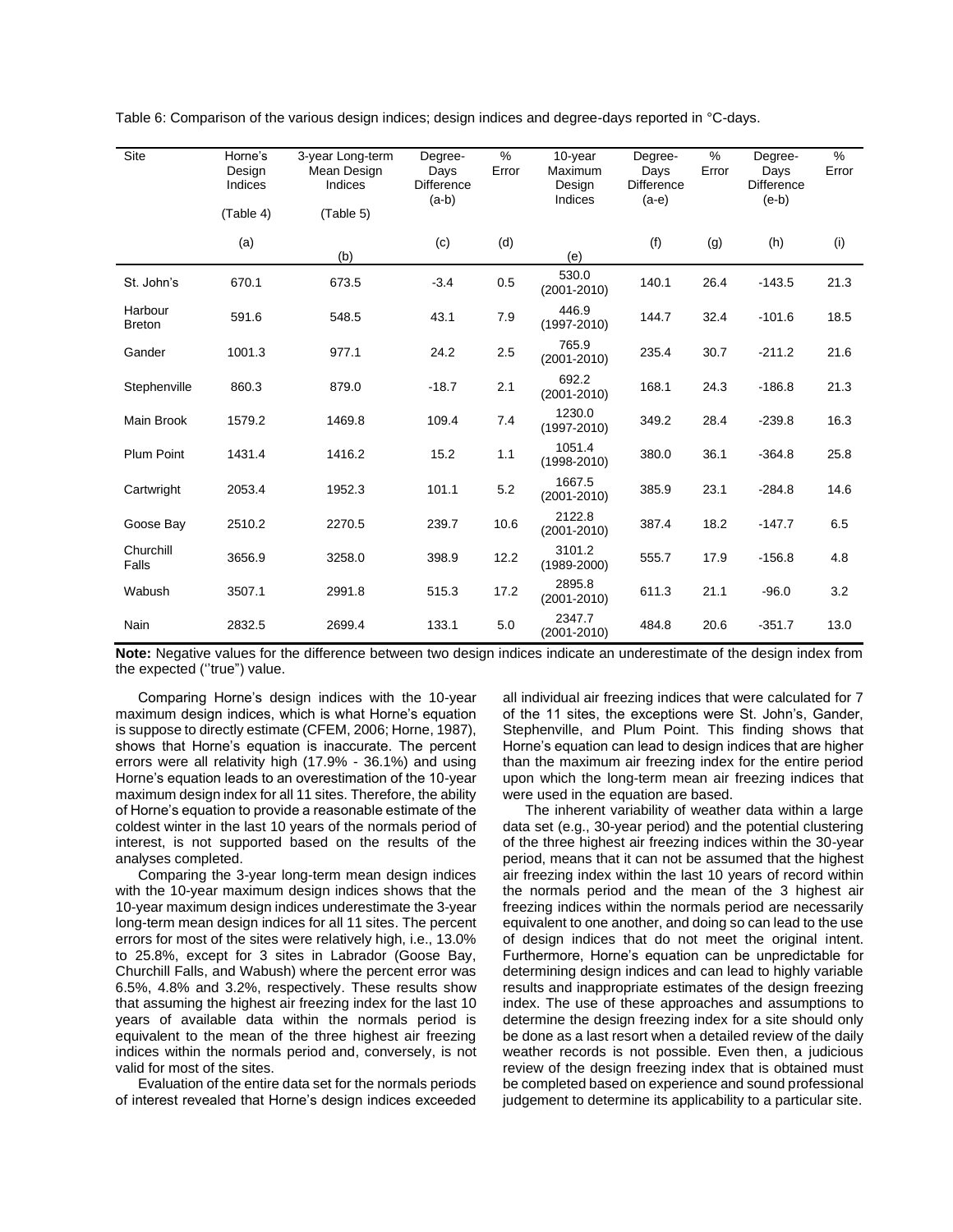Equally concerning, is that the approaches discussed in this paper for determining design indices do not take into consideration occurrence probability (i.e., return period) and, in turn, do not facilitate examination of exceedance risk. This disconnect promotes the imprudent application of design freezing indices which can lead to overdesign and unnecessary costs. It could also result in underdesign and the serviceability limits of the infrastructure could be exceeded, resulting in early repairs and/or replacement; again, costs that might have otherwise been avoided.

To gain a better understanding of the occurrence probability associated with the calculated design freezing indices, 4 of the 11 sites were selected and all available historical daily weather records contained within the Environment Canada online database were processed. Individual air freezing indices were then calculated for the entire period of record for each site and statistically analyzed. The objective of the analysis was to interpret past air freezing indices in terms of future probabilities of occurrence to allow comparison with the different design

freezing indices that were calculated for the 4 sites. The data was compared to several theoretical probability distributions and was found to be adequately represented by a Normal distribution, i.e., the null hypothesis was not rejected at a significance level of 5%; therefore, the Normal distribution can be considered an accurate representation of the data with 95% confidence. The results of the analyses are presented in Table 7.

The information provided in Table 7 further illustrates that assuming an equivalency between Horne's design indices, the 3-year long-term mean design indices, and the 10-year maximum design indices is not justifiable. The range in return periods for the design freezing indices calculated for the 4 sites is considerable. Depending on the size and type of construction using a design index that has not been validated based on an in-depth review of historical weather data can have notable impacts on the cost of construction or may result in unnecessary repair costs that might have otherwise been avoided.

Table 7: Comparison of the various design indices against the equivalent return periods; design indices reported in °C-days.

| Site       | Horne's<br>Design<br>Index | <b>Return Period</b><br>(# data points) | 3-year<br>Long-term<br>Mean Design<br>Indices | <b>Return Period</b><br>(# data points) | 10-year<br>Maximum<br>Design<br>Indices | <b>Return Period</b><br>(# data points) |
|------------|----------------------------|-----------------------------------------|-----------------------------------------------|-----------------------------------------|-----------------------------------------|-----------------------------------------|
| St. John's | 670.1                      | $1:30$ -year<br>(76)                    | 673.5                                         | $1:33$ -year<br>(76)                    | 530.0<br>$(2001 - 2010)$                | $1:4$ -year<br>(76)                     |
| Gander     | 1001.3                     | $1:30$ -year<br>(80)                    | 977.1                                         | $1:22$ -year<br>(80)                    | 765.9<br>(2001 - 2010)                  | $1:4$ -year<br>(80)                     |
| Wabush     | 3507.1                     | $1:125$ -year<br>(55)                   | 2991.8                                        | $1:6$ -year<br>(55)                     | 2895.8<br>$(2001 - 2010)$               | $1:4$ -year<br>(55)                     |
| Nain       | 2832.5                     | $1:50$ -year<br>(48)                    | 2699.4                                        | $1:20$ -year<br>(48)                    | 2347.7<br>$(2001 - 2010)$               | 1:4-year<br>(48)                        |

**Note:** # data points represent the number of individual years with usable data in the Environment Canada Database.

# 7 CONCLUSIONS

Based on the results of the assessment presented in this paper, the approaches/assumptions related to design freezing indices that have been proposed in the literature could not be validated, due in part to the natural variability associated with historical weather data.

The use of an inappropriate design freezing index coupled with an incomplete understanding of the modified Berggren equation can lead to a considerable overestimation or underestimation of the appropriate depth of frost penetration for a site. Erroneous frost depth predictions can result in unnecessary costs to clients and owners.

The additional costs are difficult to justify, considering that it is relatively easy to download the historical weather data from Environment Canada and complete a detailed assessment so that a design freezing index can be determined directly from the data for use at a particular site. The cost associated with completing a detailed assessment is minimal and can result in potential cost savings to clients and owners. Using design indices that are based on statistically determined return periods is a good step that practitioners can take towards improving design capabilities when it comes to predicting the depth of frost penetration.

#### 8 ACKNOWLEDGEMENTS

The author would like to thank Dr. Katherine Grote (Missouri University of Science and Technology) for her review of earlier works and insightful comments. Appreciation is also extended to Mr. Jason Shaw, Ms. Diana Sankar, and Mr. Michael Rosales for their advice and assistance with the return periods assessment presented herein. I would also like to thank other colleagues with Hatch's Dynamic Earth Solutions Group, namely Dr. Kai-Sing Ho and Mr. Michael Morris for their peer review of the draft manuscript and comments.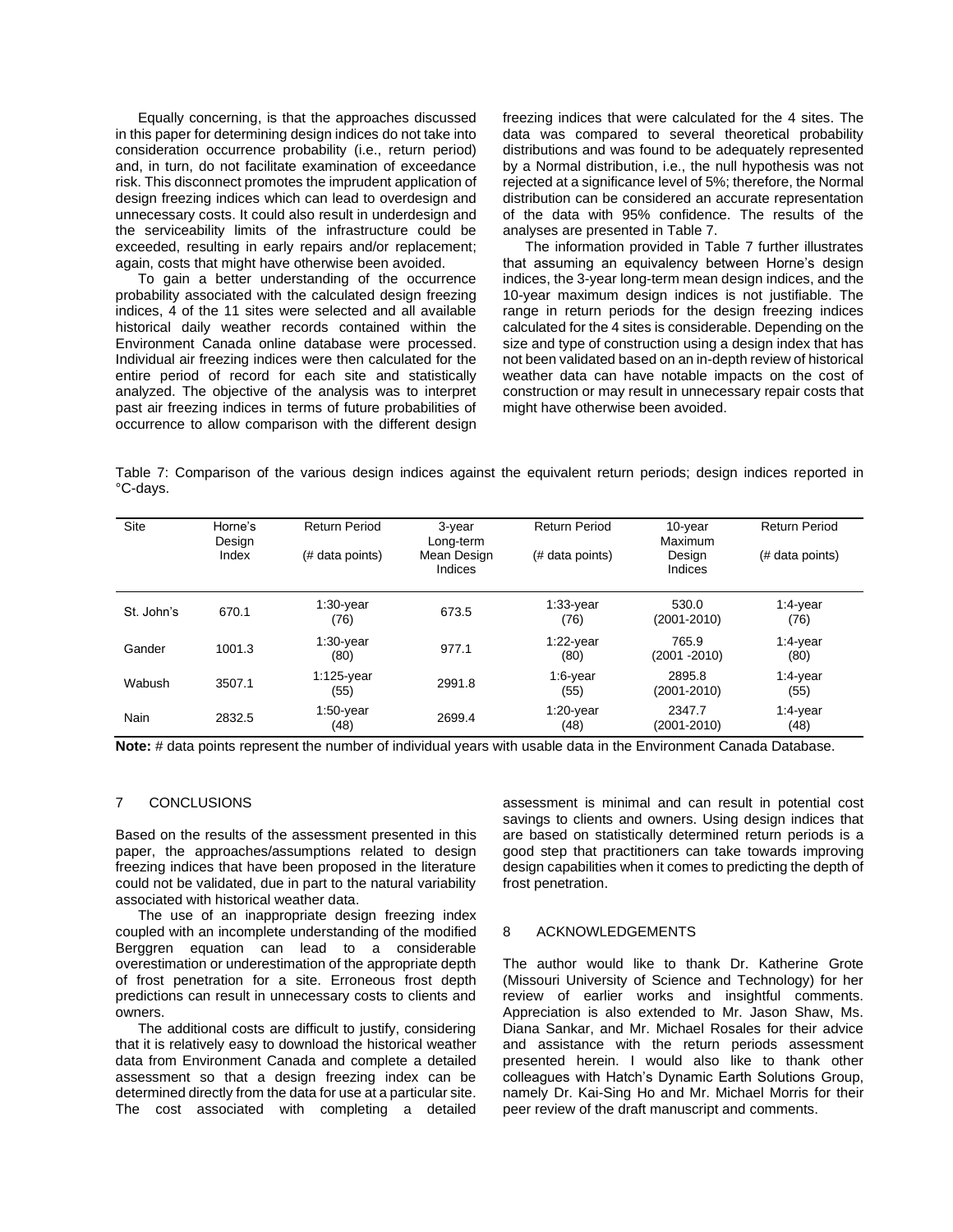#### 9 REFERENCES

- Aldrich, H.P. 1956. Frost Penetration Below Highway and Airfield Pavements. *Highway Research Board Bulletin*, 135: 124-149.
- Aldrich, H.P. and Paynter, H.M. 1953. First Interim Report, Analytical Studies of Freezing and Thawing of Soils (Report No. 42). *Report prepared for the Arctic Construction and Frost Effects Laboratory*, New England Division Corps of Engineers, Boston, Massachusetts.
- Berggren, W.P. 1943. Prediction of Temperature Distribution in Frozen Soils. *Transactions, American Geophysical Union*, 24(3): 71-77.
- Boyd, D.W. 1973. Normal Freezing and Thawing Degreedays for Canada: 1931-1960. *Report prepared for the Environment Canada Atmospheric Environment*, Toronto, Canada.
- Boyd, D.W. 1976. Normal Freezing and Thawing Degree-Days from Normal Monthly Temperatures. *Canadian Geotechnical Journal*, 17: 176-180.
- Canadian Foundation Engineering Manual, 4<sup>th</sup> Edition. (2006). Canadian Geotechnical Society, 488 p.
- Carlson, H. & Kersten, M.S. 1953. Calculation of Depth of Freezing and Thawing Under Pavements. *Highway Research Board Bulletin*, 71: 81-98.
- Esch, D.C. 1973, July 13-28. Control of Permafrost Degradation Beneath a Roadway by Subgrade Insulation [submitted paper]. *Proceedings Permafrost International Conference*, Yakutsk, U.S.S.R.
- Horne, W.T. 1987. *Prediction of Frost Heave Using the Segregation Potential Theory* (Unpublished M.Sc. thesis). University of Alberta, Department of Civil Engineering, Alberta, Canada.
- Johnston, G.H., Ladanyi, B., Morgenstern, N.R., & Penner, E. 1981. Engineering Characteristics of Frozen and Thawing Soils. In G.H. Johnston (Ed.), *Permafrost: Engineering Design and Construction*, John Wiley & Sons.
- Joint Department of the Army and Airforce USA (JDAA). (1987). *Arctic and Subarctic Construction: General Provisions*. Technical Manual TM 5-852-1/ AFR88-19, Volume 1.
- Joint Department of the Army and Airforce USA (JDAA). 1988. Calculation Methods for Determination of Depths of Freeze and Thaw in Soils. *Technical Manual TM 5- 852-6/ AFR88-19, Volume 6.*
- Kersten, M.S. 1949. Thermal Properties of Soils (Bulletin No. 28, Vol. LII, No. 21). *Report prepared for the Engineering Experiment Station*, University of Minnesota Institute of Technology.
- Linell, K. A. 1953. Frost Design Criteria for Pavements. *Highway Research Board Bulletin*, 71: 18-32.
- Linell, K. A., Hennion, F.B., & Lobacz, E.F. 1963. Corps of Engineers' Pavement Design in Areas of Seasonal Frost. *Highway Research Board Bulletin*, 33: 76-136.
- Lunardini, V.J. 1978, July 10-13. Theory of N-Factors and Correlation of Data [submitted paper]. *Proceedings Third International Conference on Permafrost*, Edmonton, Alberta, Canada.
- McCormick, G. 1971. Frost Penetration Factors. *The Northern Engineer*, 3(3): 14-16.
- McCormick, G 1991. Freezing and Thawing Indices in Northern Canada. *Canadian Geotechnical Journal*, 28: 899-903.
- Sanger, F.J. 1963, November 11-15. Degree-Days and Heat Conduction in Soils [submitted paper]. *Proceedings First International Conference on Permafrost*, Lafayette, Indiana, USA.
- United States Army Corp of Engineers (USACE). 1950a*.*  Comprehensive Report Investigation of Military Construction in Artic and Subarctic Regions 1945- 1948. *Report prepared for the Office of the Chief of Engineers,* Airfield Branch, Engineering Division, Military Construction.
- United States Army Corp of Engineers (USACE). 1950b. Report of Pavement Surface Temperature Transfer Study. *Report prepared for the Office of the Chief of Engineers*, Airfield Branch, Engineering Division, Military Construction.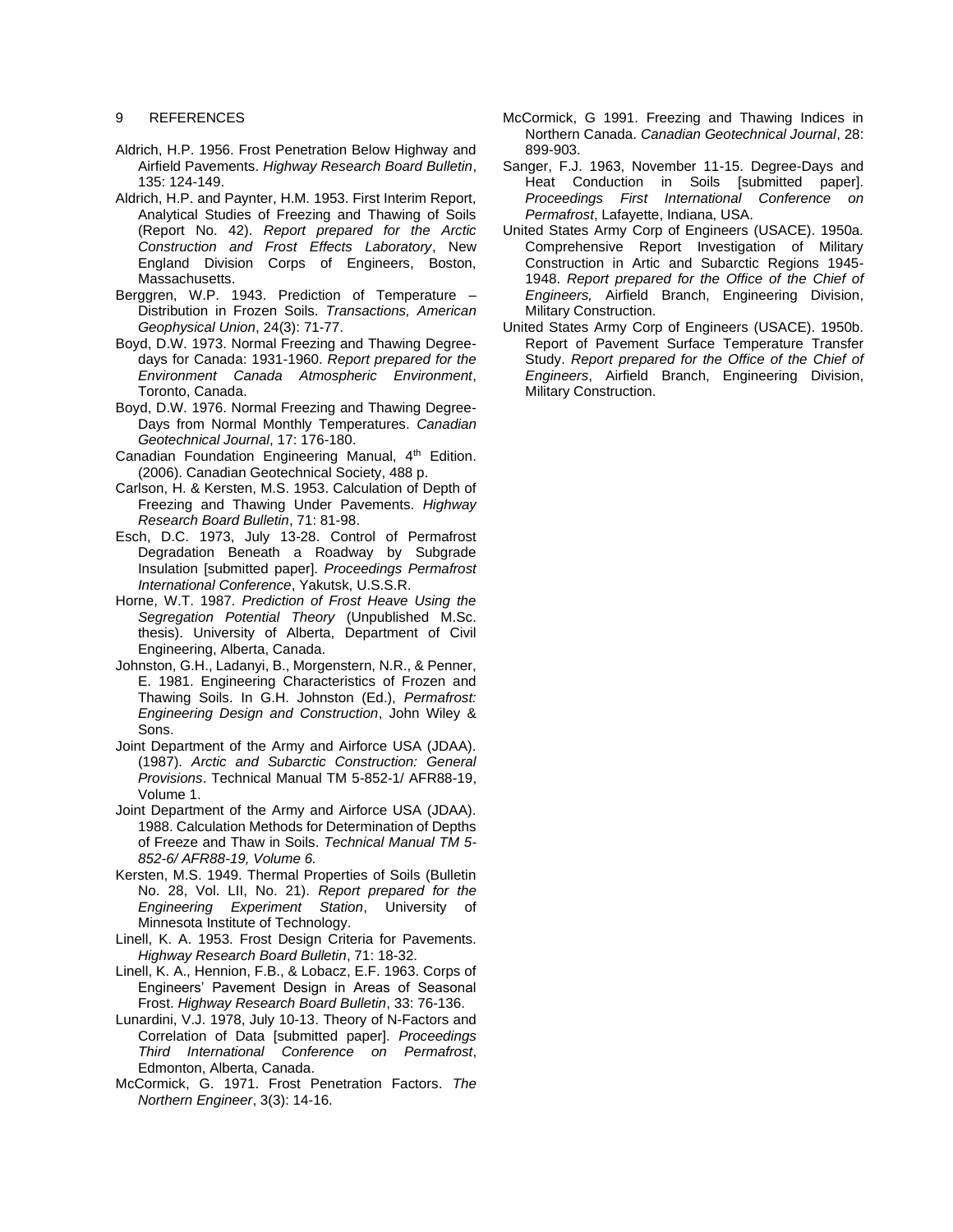# **APPENDIX A**

# **NOTATION**

| <b>Symbol</b>             | <b>Term/Description</b>                                                                                                                      | <b>Imperial Units</b>            | <b>SI Units</b>      |
|---------------------------|----------------------------------------------------------------------------------------------------------------------------------------------|----------------------------------|----------------------|
| α                         | Thermal ratio                                                                                                                                | Dimensionless                    | Dimensionless        |
| а                         | Thermal diffusivity (frozen or unfrozen soil)                                                                                                | ft <sup>2</sup> /hr              | $m^2/hr$             |
| au                        | Thermal diffusivity (unfrozen soil)                                                                                                          | ft <sup>2</sup> /hr              | $m^2/hr$             |
| af                        | Thermal diffusivity (frozen soil)                                                                                                            | ft <sup>2</sup> /hr              | $m^2/hr$             |
| A                         | Area                                                                                                                                         | ft <sup>2</sup>                  | m <sup>2</sup>       |
| $\mathtt{C}_{\mathtt{S}}$ | Specific heat of soil minerals                                                                                                               | Btu/lb °F                        | kJ/kg °C             |
| $c_{\rm w}$               | Specific heat of water                                                                                                                       | Btu/lb °F                        | kJ/kg °C             |
| Ci                        | Specific heat of ice                                                                                                                         | Btu/lb °F                        | kJ/kg °C             |
| C                         | Volumetric heat capacity (frozen or unfrozen)                                                                                                | Btu/ft <sup>3</sup> °F           | kJ/m <sup>3</sup> °C |
| C <sub>u</sub>            | Volumetric heat capacity (unfrozen soil)                                                                                                     | Btu/ft <sup>3</sup> °F           | kJ/m <sup>3</sup> °C |
| $C_{\text{f}}$            | Volumetric heat capacity (frozen soil)                                                                                                       | Btu/ft <sup>3</sup> °F           | kJ/m <sup>3</sup> °C |
| C <sub>avg</sub>          | Average volumetric heat capacity (frozen and unfrozen                                                                                        |                                  |                      |
|                           | soil)                                                                                                                                        | Btu/ft <sup>3</sup> °F           | kJ/m <sup>3</sup> °C |
| D                         | Degree-days                                                                                                                                  | $\degree$ F - day                | $\degree$ C - day    |
| $-\Delta H_{solid}$       | Enthalpy of solidification (water to ice)                                                                                                    | Btu/lb                           | kJ/kg                |
| δ                         | Root Diffusivity ratio                                                                                                                       | Dimensionless                    | Dimensionless        |
| F                         | Freezing period (duration of freezing index)                                                                                                 | Days                             | Days                 |
| $G_s$                     | Specific gravity of soil/mineral particles                                                                                                   | Dimensionless                    | <b>Dimensionless</b> |
| L                         | Thermal gradient (negative)                                                                                                                  | $\degree$ F/ft                   | °C/m                 |
| $I_{\mathsf{a}}$          | Air freezing Index                                                                                                                           | °F-days                          | °C -days             |
| $\mathsf{I}_{d}$          | Design freezing Index                                                                                                                        | °F-days                          | °C -days             |
| $I_{m}$                   | Mean air freezing Index                                                                                                                      | °F-days                          | °C-days              |
| Is                        | Surface freezing index                                                                                                                       | °F-days                          | °C -days             |
| k                         | Thermal conductivity (frozen or unfrozen soil)                                                                                               | Btu/hr ft °F                     | kJ/hr m °C           |
| ku                        | Thermal conductivity (unfrozen soil)                                                                                                         | Btu/hr ft °F                     | kJ/hr m $^{\circ}$ C |
| Κf                        | Thermal conductivity (frozen soil)                                                                                                           | Btu/hr ft °F                     | kJ/hr m °C           |
| Kavg                      | Average thermal conductivity (frozen and unfrozen soil)                                                                                      | Btu/hr ft °F                     | kJ/hr m °C           |
| λ                         | Correction coefficient                                                                                                                       | <b>Dimensionless</b>             | <b>Dimensionless</b> |
| $\mathsf{L}_\mathsf{S}$   | Volumetric Latent heat of soil moisture                                                                                                      | Btu/ft <sup>3</sup>              | kJ/m <sup>3</sup>    |
|                           | <b>Fusion parameter</b>                                                                                                                      | <b>Dimensionless</b>             | <b>Dimensionless</b> |
| μ<br>N                    | Number of days in a change-over month                                                                                                        | Days                             | Days                 |
| n-factor                  | Surface transfer coefficient                                                                                                                 | <b>Dimensionless</b>             | <b>Dimensionless</b> |
| Q                         | Rate of heat flow per hour                                                                                                                   | Btu/hr                           | kJ/hr                |
|                           | Dry density of frozen or unfrozen soil                                                                                                       | lb <sub>m</sub> /ft <sup>3</sup> | kg/m <sup>3</sup>    |
| $\rho_d$                  | Dry (unfrozen) density of soil                                                                                                               | lb <sub>m</sub> /ft <sup>3</sup> |                      |
| $\rho_{d_u}$              |                                                                                                                                              |                                  | kg/m <sup>3</sup>    |
| $\rho_{d_f}$              | Dry (frozen) density of soil                                                                                                                 | lb <sub>m</sub> /ft <sup>3</sup> | kg/m <sup>3</sup>    |
| ρw                        | Density of water                                                                                                                             | lb <sub>m</sub> /ft <sup>3</sup> | kg/m <sup>3</sup>    |
| S                         | Degree of saturation                                                                                                                         | Decimal                          | Decimal              |
| Δv                        | Temperature difference                                                                                                                       | $\,^{\circ}\mathsf{F}$           | $^{\circ}{\rm C}$    |
| $V_a$                     | Mean annual air temperature                                                                                                                  | $\overline{F}$                   | °C                   |
| $V_{\overline{0}}$        | Degrees by which mean annual surface/air temperature<br>exceeds the freezing point of soil moisture                                          | $\mathsf{P}$                     | $^{\circ}C$          |
| $V_{\overline{S}}$        | Degrees by which the mean subfreezing surface<br>temperature is less than the freezing point of soil<br>moisture during the freezing period. | $\mathsf{P}$                     | $^{\circ}C$          |
| w                         | Total gravimetric water content of soil                                                                                                      | Decimal                          | Decimal              |
| $W\%$                     | Total gravimetric water content of soil                                                                                                      | Percent                          | Percent              |
| Wu                        | Gravimetric water content of unfrozen soil                                                                                                   | Decimal                          | Decimal              |
| Wi                        | Gravimetric ice content of soil                                                                                                              | Decimal                          | Decimal              |
| X                         | Depth of frost penetration                                                                                                                   | Feet                             | Metres               |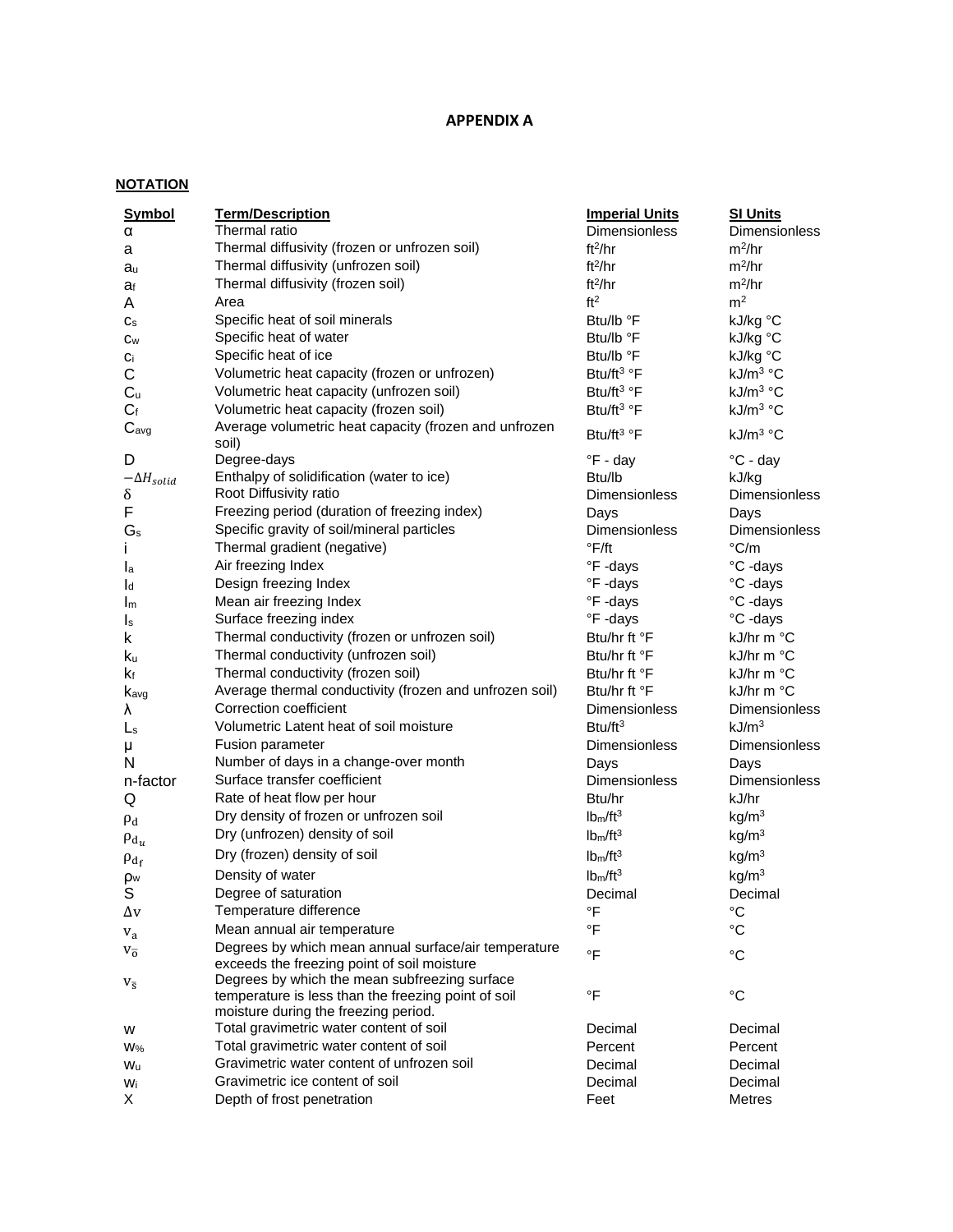#### **TYPICAL VALUES**

| Term                                       | Symbol              | <b>Imperial Units</b>     | <b>SI Units</b>            |
|--------------------------------------------|---------------------|---------------------------|----------------------------|
| Specific heat of soil minerals             | $C_{S}$             | $0.17$ Btu/lb $\degree$ F | $0.710$ kJ/kg $^{\circ}$ C |
| Specific heat of water                     | Cw                  | 1.00 Btu/lb $\degree$ F   | 4.187 kJ/kg °C             |
| Specific heat of ice                       | Ci                  | $0.50$ Btu/lb $\degree$ F | 2.094 kJ/kg °C             |
| Enthalpy of solidification (water to ice)  | $-\Delta H_{solid}$ | -143.4 Btu/lb             | -333.6 kJ/kg               |
| Density of water                           | p <sub>w</sub>      | 62.4 $lbm/ft^3$           | 1000 kg/m <sup>3</sup>     |
| Specific gravity of soil/mineral particles | Gs                  | $2.6 < G_s \leq 2.8$      | $2.6 < G_s \leq 2.8$       |

#### **DEFINITIONS**

A proper understanding of the terms below is required for the accurate application of the modified Berggren equation.

*Air freezing index*: The total number of degree-days between the highest point in autumn and the lowest point the following spring on a cumulative degree-day versus time curve for a freezing season. The index is a measure of the combined duration and magnitude of below freezing air temperatures during the freezing season. When determining the air freezing index, days where the mean temperature is above freezing cannot be ignored as there is a tendency for some ground to thaw on those days. The temperature departures above freezing must therefore be subtracted from the accumulations of temperatures below freezing. See also mean air freezing index and long-term mean air freezing index.

*Change-over month*: The autumn and spring months that include a seasonal maximum or minimum on the cumulative degree-day versus time curve.

*Climate normals*: The World Meteorological Organization (WMO) standard period for climate normals is 30 years. The normals should be arithmetic means of a weather variable (e.g., degree-days) for a given time of year (e.g., month). For normals values representing totals (e.g., degree-days), the WMO requires that an individual month be 100% complete for it to be included in the normals calculation.

*Correction coefficient*: Dimensionless correction coefficient used in the modified Berggren equation. The coefficient is a function of the fusion parameter, the diffusivity ratio, and the thermal ratio. The correction coefficient is used to correct the calculated depth of frost penetration in the modified Berggren equation and accounts for the volumetric heat capacity of the frozen and unfrozen soil.

*Degree-day*: The number of degrees in any one day that the mean daily temperature is above or below a given base temperature (e.g., 0 °C (32 °F)) is called a degreeday. For coarse-grained soils, soil moisture is assumed to freeze at 0 °C (32 °F). The difference between the daily mean temperature and the base temperature equals the degree-days for that day. A cumulative degree-day curve is obtained by plotting cumulative degree-day versus time for a certain period, usually for a specific year.

*Design freezing index*: A more significant air freezing index that is often used in design to account for a severe freezing season. Common practice is to choose the coldest winter within a reference period; however, the use of a return period is preferred.

*Root Diffusivity Ratio*: The square root of the diffusivity ratio. The diffusivity ratio measures the relative values of thermal diffusivity in the frozen and unfrozen soil. The root diffusivity ratio is expressed as:

$$
\delta = \sqrt{\frac{a_f}{a_u}} = \sqrt{\frac{k_f C_u}{k_u C_f}}
$$

*Freezing period*: The duration of the freezing index measured in days.

*Fusion parameter*: Measures the heat removed in the frozen soil (below the freezing point) compared to the latent heat of the soil moisture. The parameter can be initially defined as:

$$
\mu = \frac{v_{\bar{s}} C_f}{L_s}
$$

Where:

$$
v_{\bar{s}}=\frac{I_s}{F}
$$

Therefore:

$$
\mu=\frac{C_f I_s}{L_s F}
$$

As the amount of heat removed from the frozen soil (below the freezing point) increases, the thermal ratio generally tends to increase, therefore in colder climates, the fusion parameter would be greater than in warmer climates.

When  $\mu = 0$ , the only significant soil properties affecting the depth of frost penetration are the latent heat and the thermal conductivity of frozen soil. As the fusion parameter becomes large, the stored heat in the soil mass becomes proportionally more significant.

It can be assumed that the difference between the volumetric heat capacities  $C_{u}$ and  $C_{f}$  is not usually significant, therefore the  $C_f$  term can be replaced with the  $C_{\text{avg}}$  in the above equations and the fusion parameter can be redefined as:

$$
\mu = \frac{v_{\overline{s}} C_{avg}}{L_s}
$$

$$
\mu = \frac{C_{avg} I_s}{L_s F}
$$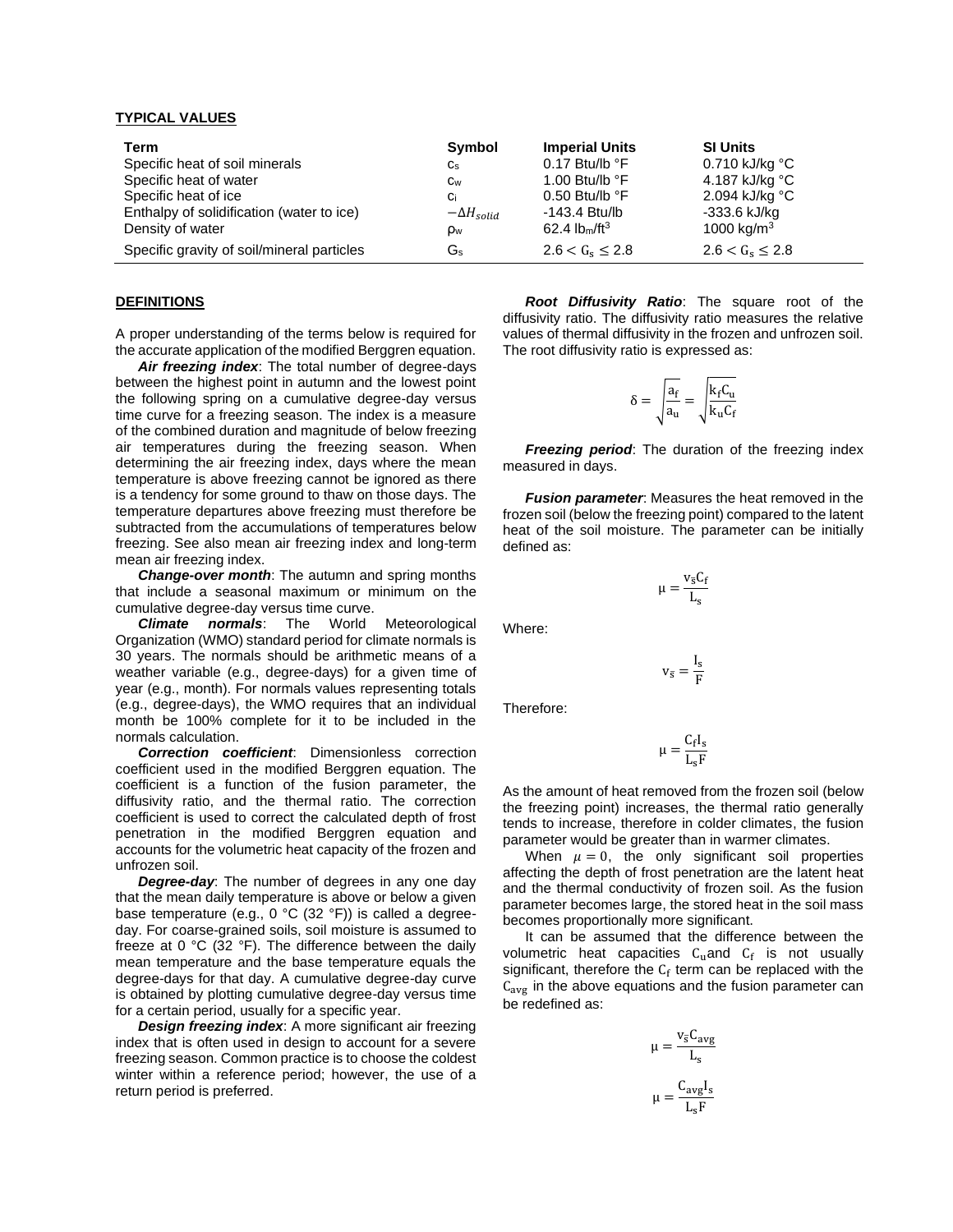*Long-term mean air freezing index:* Air freezing index based on monthly climate normals.

*Mean air freezing index***:** The arithmetic mean of three or more air freezing indices.

*n-factor*: Also known as the surface transfer coefficient. The n-factor is the ratio of the surface freezing index to the air freezing index. There is no simple correlation between the air freezing index and surface freezing index and an accurate determination of the coefficient for a specific location requires simultaneous measurements of air and surface freezing temperatures during a complete freezing season. Representative values of the n-factor are available in the literature, some of which will be presented in this report.

*Specific heat capacity*: The quantity of heat required to raise the temperature of a system by one degree. If the system is a unit mass of material (e.g., water, ice, soil) then it is commonly referred to as *specific heat capacity* or *heat capacity*.

*Surface freezing index*: A measure of the combined duration and magnitude of below freezing surface temperatures during the freezing season. The surface freezing index can be determined by multiplying the air freezing index by a surface transfer coefficient (n-factor) for a particular ground cover condition.

$$
I_s = nI_a
$$

For design, the surface freezing index is usually based on the design freezing index using the following equation.

$$
I_s = nI_d
$$

*Thermal conductivity of soil*: Expression of the rate of heat flow through a unit area under a thermal gradient. In other words, thermal conductivity is the quantity of heat flow in a unit time through a unit area of material (e.g., frozen or unfrozen soil) caused by a unit thermal gradient. The minus sign in the equation accounts for the negative temperature gradient, i.e., heat flows from a higher temperature to a lower temperature according to the second law of thermodynamics.

$$
k = -\frac{Q}{i A}
$$

*Thermal diffusivity*: Describes the rate of heat transfer through a material. The expression can be written as follows:

$$
a=\frac{k}{\rho_d c_s}=\frac{k}{C}
$$

**Note:** applicable subscripts u (unfrozen) and f (frozen) should be included in the above equation.

*Thermal ratio*: Measures the ratio of the heat stored initially in the unfrozen soil to the heat loss in the frozen soil. The ratio can be initially defined as:

$$
\alpha = \frac{v_{\overline{0}} \; C_u}{v_{\overline{s}} C_f}
$$

Where:

$$
v_{\overline{s}}=\frac{I_s}{F}
$$

It can be assumed that the difference between the volumetric heat capacities  $C_u$  and  $C_f$  is not usually significant, therefore the thermal ratio may be written as:

$$
\alpha=\frac{v_{\overline{0}}}{v_{\overline{s}}}
$$

From the above equation, the thermal ratio is the ratio of the degrees by which the mean annual surface temperature (it is assumed that the mean annual air temperature represents this parameter reasonably well) exceeds the freezing point of soil moisture, to the degrees by which the mean subfreezing surface temperature is less than the freezing point of soil moisture during the freezing period. The ratio can be expressed as follows:

$$
\alpha=\frac{v_{\overline{0}}\ F}{I_s}
$$

It is apparent that the thermal ratio decreases in colder climates and may be zero or negative.

*Volumetric heat capacity of soil*: Quantity of heat required to change the temperature of a unit volume of material (e.g., frozen or unfrozen soil) by one degree. The basic equation for volumetric heat capacity is given below:

$$
C = \rho_d (c_s + c_w w_u + c_i w_i)
$$

For mineral soil, unfrozen ( $w<sub>u</sub> = w, w<sub>i</sub> = 0$ )

$$
C_{\rm u} = \rho_{d_u}(c_{\rm s} + c_{\rm w} w_{\rm u})
$$

For mineral soil, frozen ( $w_i = w - w_u$ );  $w_u$  assumed to be zero in completely frozen soil.

$$
C_f = \rho_{d_f}(c_s + c_w w_u + c_i(w - w_u)
$$

$$
C_f = \rho_{d_f}(c_s + c_i w)
$$

Where:

$$
\rho_{d_f} = \frac{\rho_w}{\frac{1}{G_s} + (1.09w_i + w_u)/S}
$$

$$
S = \frac{w}{\left[\frac{\rho_w}{\rho_{d_u}} - \frac{1}{G_s}\right]}
$$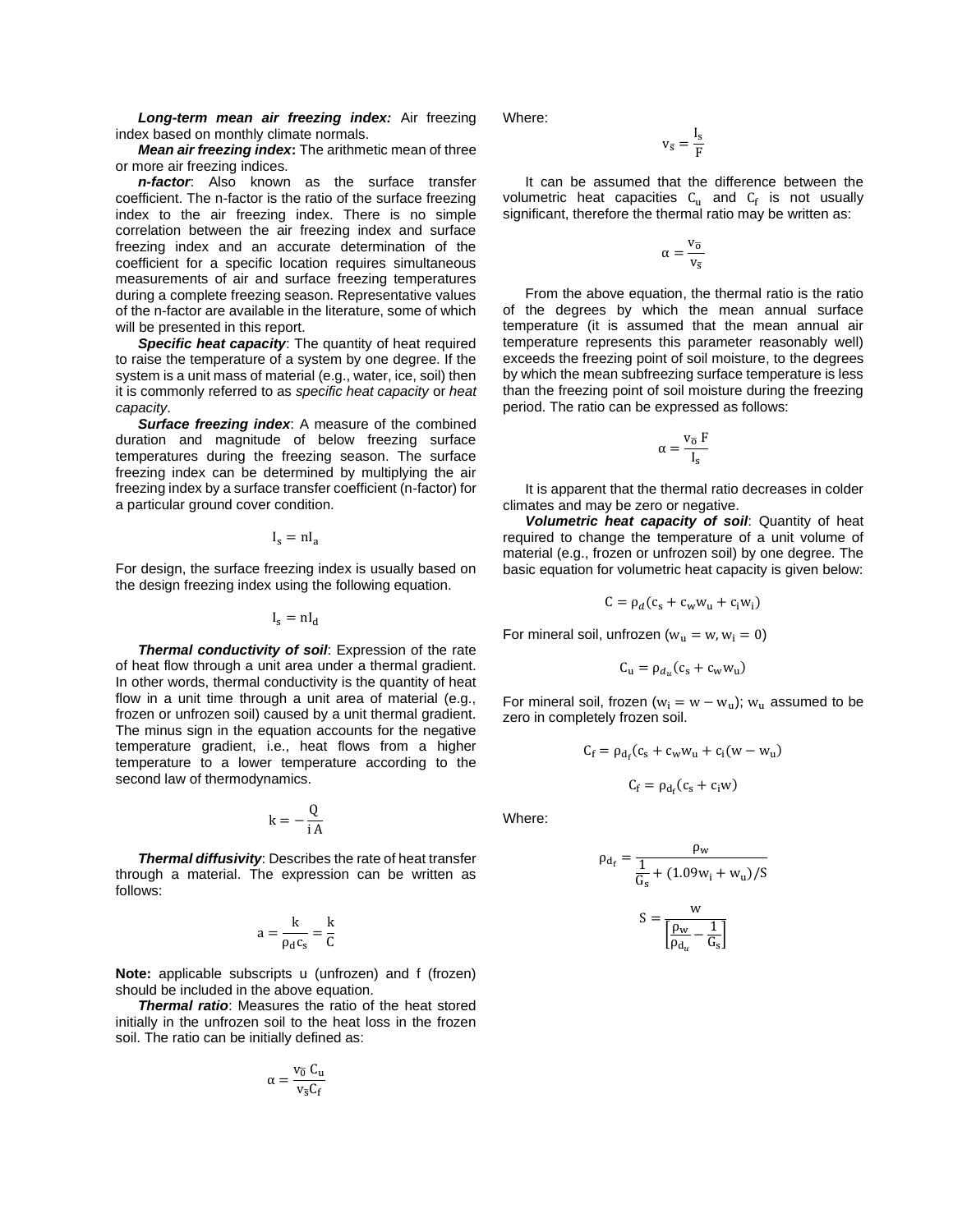# **APPENDIX B**



Chart B-3: Thermal conductivity of coarse-grained soil frozen (Johnston et. al. 1981)

Chart B-4: Thermal conductivity of coarse-grained soil unfrozen (Johnston et al. 1981)